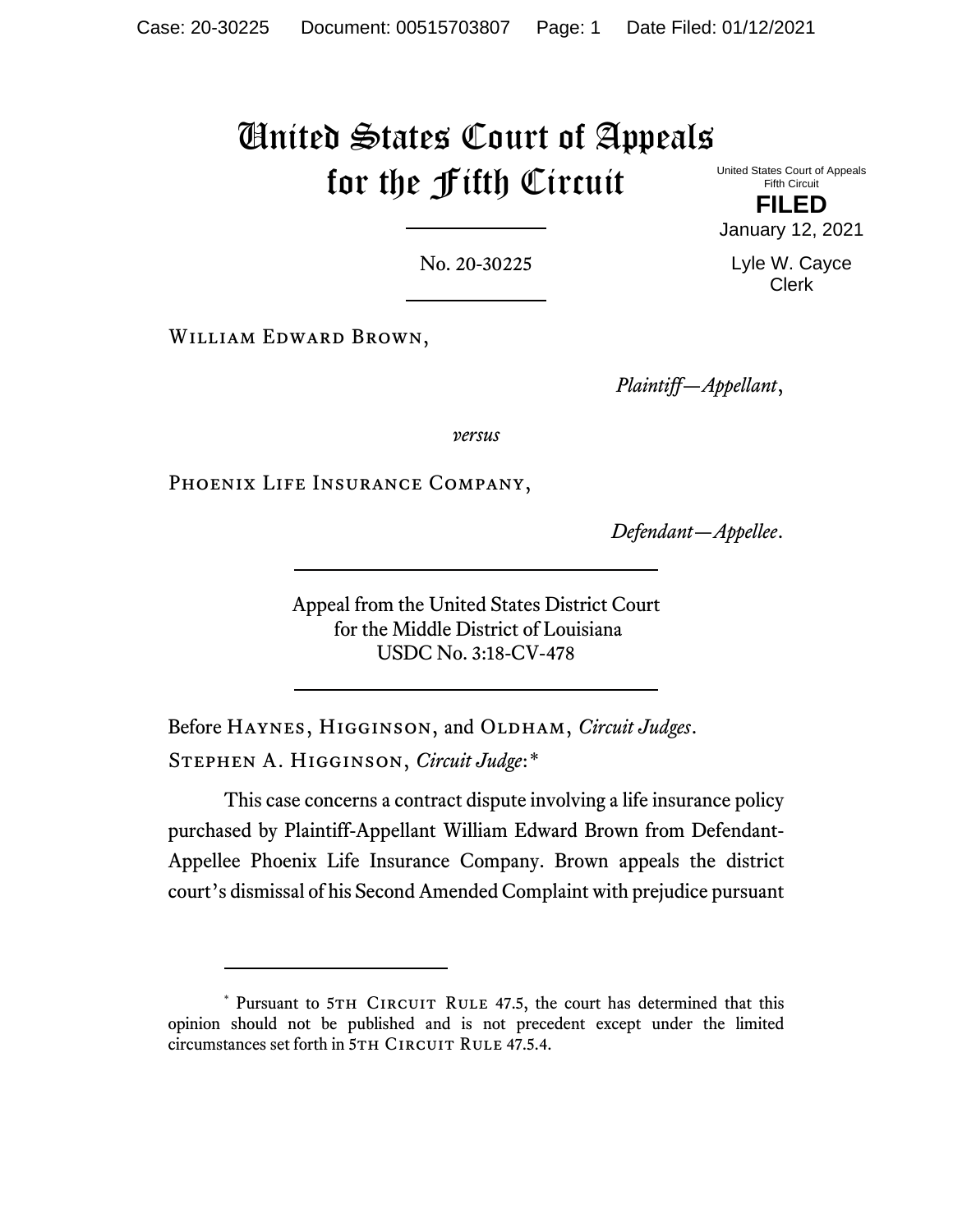to Federal Rule of Civil Procedure 12(b)(6). We AFFIRM in part, REVERSE in part, and REMAND for further proceedings.<sup>[1](#page-1-0)</sup>

### **I. Factual Background**

As alleged in Brown's Second Amended Complaint, in December 1986 Phoenix[2](#page-1-1) sold Brown a "universal life insurance policy" ("the Policy") with a \$150,000 death benefit and a \$1,200 annual premium. At the time of the sale, an insurance agent working for Phoenix allegedly represented to Brown that the Policy charged higher premiums, which—in addition to covering the immediate costs of the insurance—would be used to create and build an investment fund that would earn interest and be available to pay premiums later in life in order to provide "coverage for life." The agent described the investment fund model as differentiating the Policy from term life insurance.

To help demonstrate how the Policy would function, the agent provided Brown with a "Sales Illustration."[3](#page-1-2) The Sales Illustration shows two different projections of the investment fund's accumulated value over time, with the variable inputs being the cost of insurance and the interest rate, and with an assumption of a steady \$1,200 annual premium payment. One of the projections is based on a "guaranteed" interest rate of 4.5% along with a guaranteed cost of insurance. The other projection is based on an "assumed"

<span id="page-1-0"></span><sup>&</sup>lt;sup>1</sup> Judge Haynes concurs in the opinion and judgment except as to Count Three. She would certify that question to the Louisiana Supreme Court.

<span id="page-1-1"></span><sup>2</sup> Phoenix assumed responsibility for the insurance policy at issue; the original parties to the transaction were Brown and Home Life Financial Assurance Corporation, Phoenix's predecessor-in-interest. For simplicity, we refer only to Phoenix when describing the involvement of either Home Life or Phoenix.

<span id="page-1-2"></span><sup>&</sup>lt;sup>3</sup> While Brown did not attach the Sales Illustration to his Second Amended Complaint, Phoenix attached it to its motion to dismiss and the magistrate judge held that it could be considered because it was incorporated by reference into the complaint.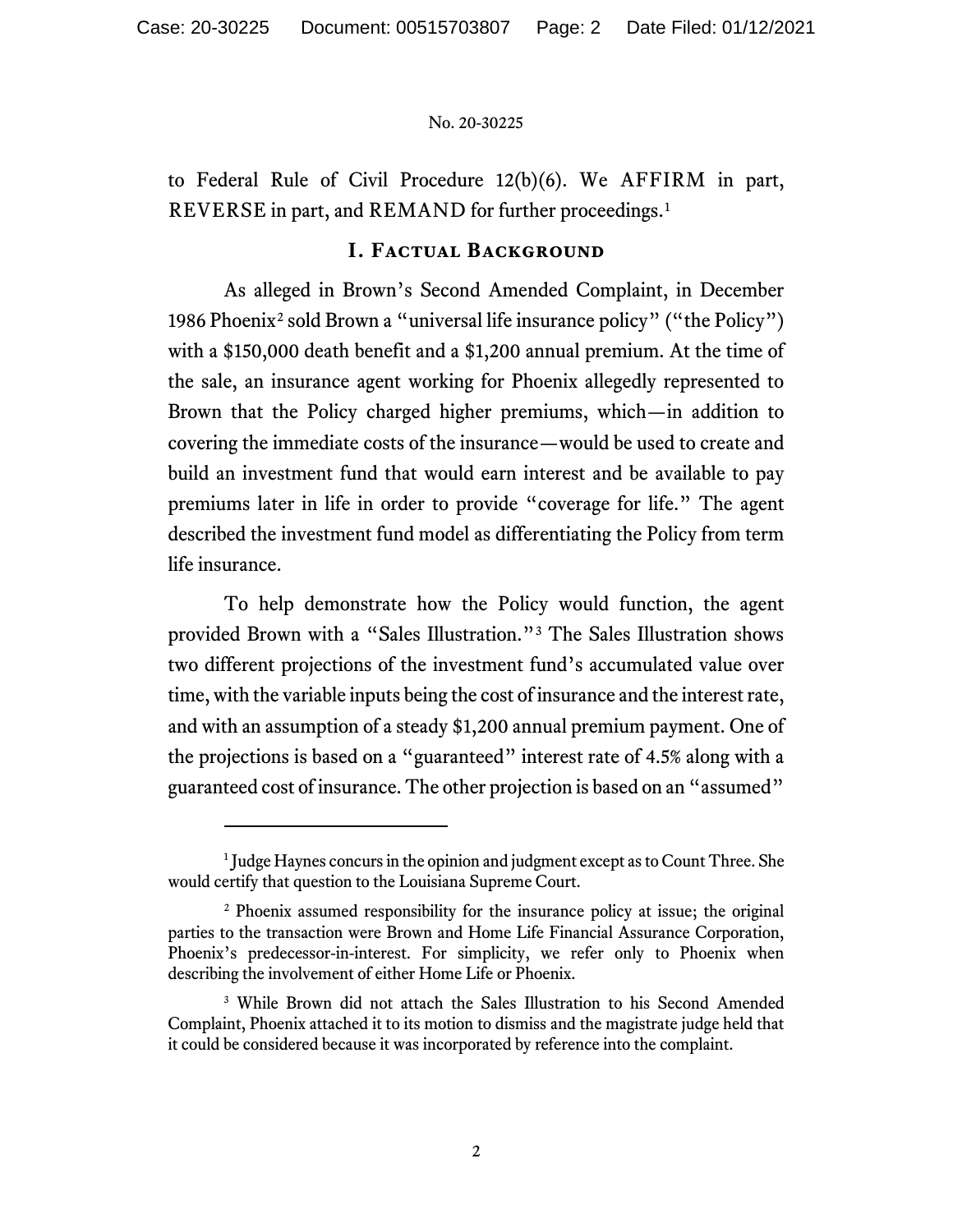interest rate of 9.75% and the "current" cost of insurance. The projection based on the assumed 9.75% interest rate shows the value of the investment fund steadily growing through the end of year 30, where the table ends. The projection based on the guaranteed 4.5% interest rate shows that the value of the fund initially grows before it begins to decrease and eventually reaches zero in year 19. Accompanying the table is a note that reads: "[A]dditional premium will be required in month 7 of year 19 or policy will lapse, based on guaranteed factors."

The Sales Illustration also contains handwritten notes which allegedly "reflect what [Phoenix's] agent told Brown at the time of the sale." These markings include a note that states "can reduce premiums w/ cash value interest." Brown alleges that this note "records [Phoenix's] agent's representation that the investment fund (cash value) will be sufficient to reduce premiums in the future." Other notes state: "1200[,] 150 k," "50 whole  $+100$  term," and "5 yrs[,] 50 k." Brown alleges that the "1200" note records the agent's representation "that the annual premium will remain level at \$1,200 per year" because the investment fund will pay additional or increased premiums later in life. He also alleges that the "50 whole" and "5 yrs[,] 50k" reflect the agent's representations that \$50,000 of the \$150,000 death benefit is whole life insurance which would be "paid up" after five years.

To finalize the purchase, Brown completed an "Application for Insurance," which described the "planned" monthly premium to be \$100 and stated that the Policy would take effect "when the [P]olicy is delivered to the owner and the full first premium is paid." Brown paid the full first premium; however, he alleges that Phoenix failed to deliver the Policy.

In the decades following the purchase of the Policy, Brown continued to make \$100 monthly premium payments. He also repeatedly reached out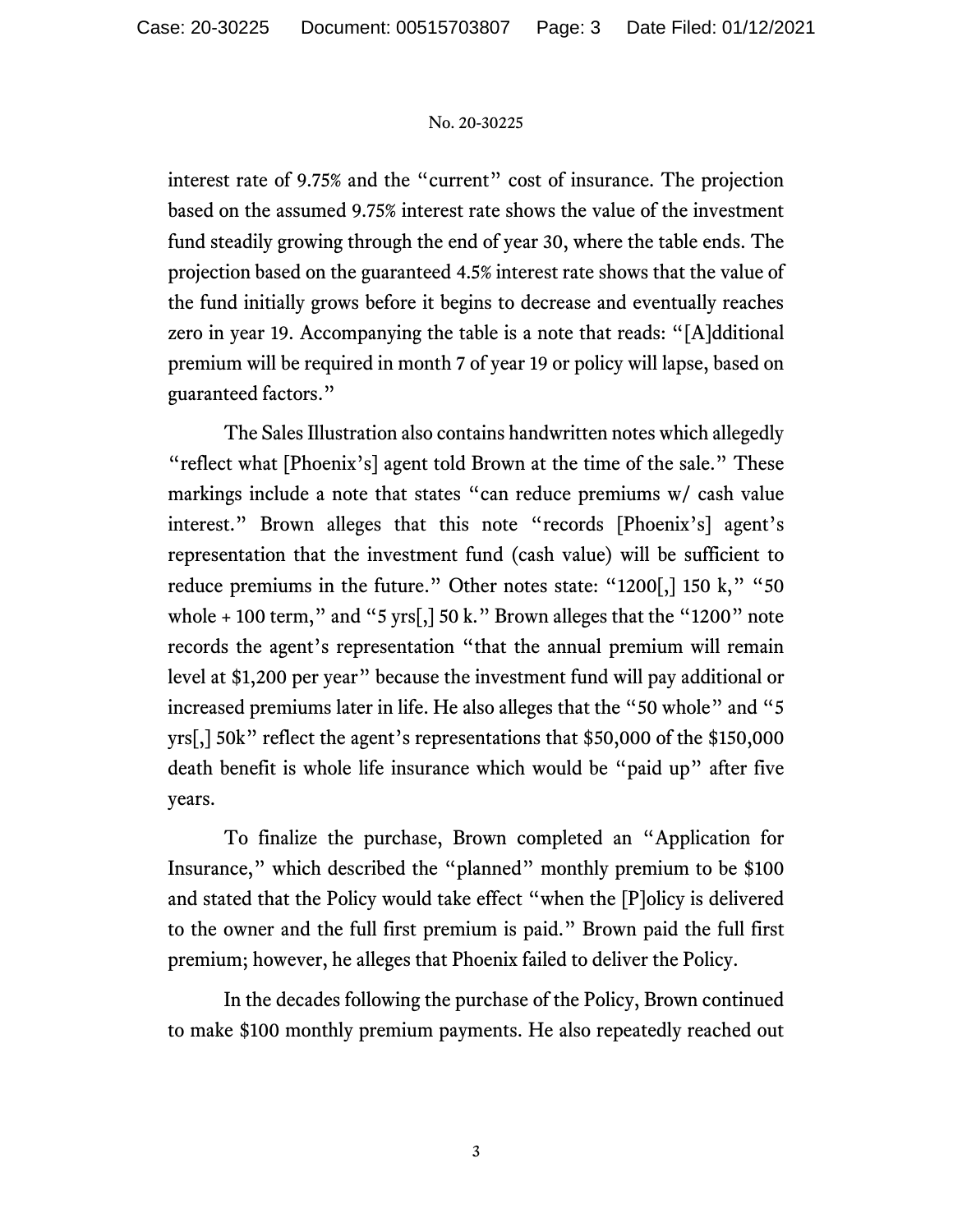to Phoenix to request a written copy of the original Policy. In total, he alleges that he made six written requests (along with multiple phone inquiries) for the Policy. For example, in a November 23, 1988 letter, Brown wrote: "This is my *third* request to [Phoenix] headquarters for my insurance policy. . . . I have not been able to obtain the policy from the agent or the company. Please send me the policy immediately." In August 2006, in response to another of Brown's requests for a copy of the Policy, Phoenix sent Brown a "Lost Policy Certificate."

On January 12, 2009, Brown sent another letter to Phoenix that stated: "Please send a copy of the agreement that authorizes Phoenix to increase the premiums and a copy of the premium schedule for past and future years. . . . As your files will show, I have never received a copy of the policy. All I have is a Lost Policy Certificate."

Phoenix responded in a letter dated February 6, 2009. The letter states that Brown's Policy "is a type of Universal Life Insurance . . . [that] is a combination of permanent insurance and an investment fund that provides coverage for the insured's entire life." It describes that the value of the investment fund "is determined by the accumulated premiums and interest earned, less the cost of insurance (at the insured's attained age), and administrative costs." The letter also states that the interest rate was 9.75% at the time the Policy was issued in December 1986, but that the current interest rate is 4.5% and the guaranteed interest rate is also 4.5%. It then advises: "It is important for you to remember that your policy is a premium paying contract and has reached a point where it required more than \$100.00 monthly to support the death benefit. UL polices are flexible premium policies . . . and depend on prevailing interest rates to keep the accumulation account large enough to support the death benefit."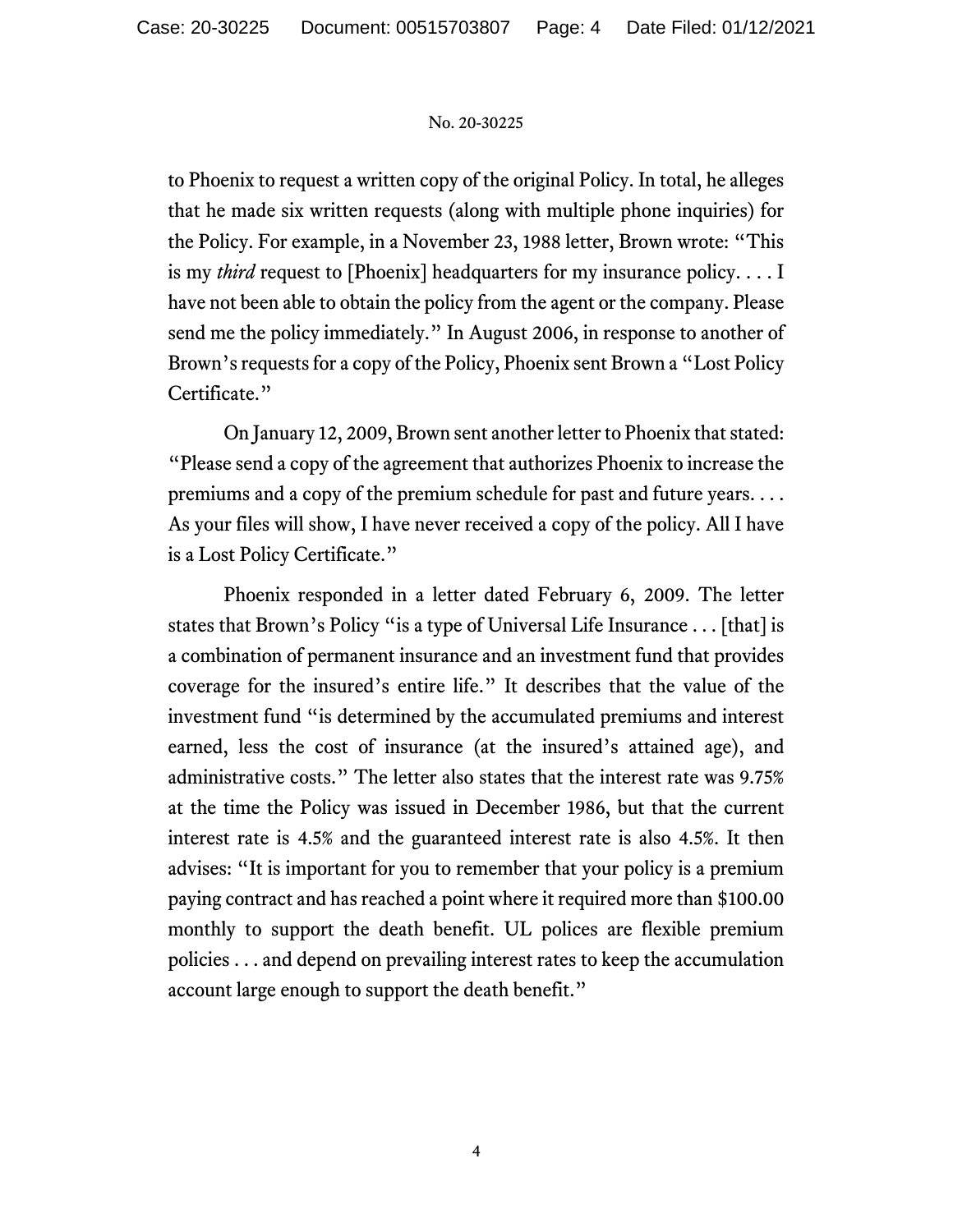On August 3, 2015, Brown sent Phoenix another letter requesting, among other things, the policy provisions and standards Phoenix uses to determine premium increases, and the projected premiums for Brown's Policy over the next 10 years. Brown also noted, again, that he had never received the original Policy from Phoenix.

Phoenix replied in a letter dated August 17, 2015. The letter encloses an attachment, which is described as a "representative copy of the contract form" that shows the "current benefits and features" of Brown's Policy. The letter notes that the attachment is *not* "an exact duplicate of the original policy." Brown alleges that the document does not disclose "the amount of additional premiums or the reduction of the investment fund to zero."

Three years later, in response to Brown's further inquiries about possible premium increases on his Policy, Phoenix sent Brown an email (dated January 8, 2018), which contained an attachment showing a schedule of future premiums due on Brown's Policy. The schedule shows that in order to maintain the Policy—due to the increasing cost of insurance as Brown ages—Brown would need to pay additional premiums beyond the original \$100 monthly payment. According to the schedule, in 2018 an immediate payment of \$2,500 plus \$100 monthly payments would be required to maintain the policy. Starting in 2019, an annual premium contribution of \$11,321.04 would be required. Brown alleges that based on this schedule, "Phoenix required almost \$140,000 in additional premiums to keep the \$150,000 policy in force to age 85." He further alleges that these increased premiums violate Phoenix's "promise [that] the investment fund provides coverage for Brown's entire life with the \$1,200 annual premium."

Separately in 2018, a Phoenix representative informed Brown that there is no delivery receipt for the Policy in Phoenix's files.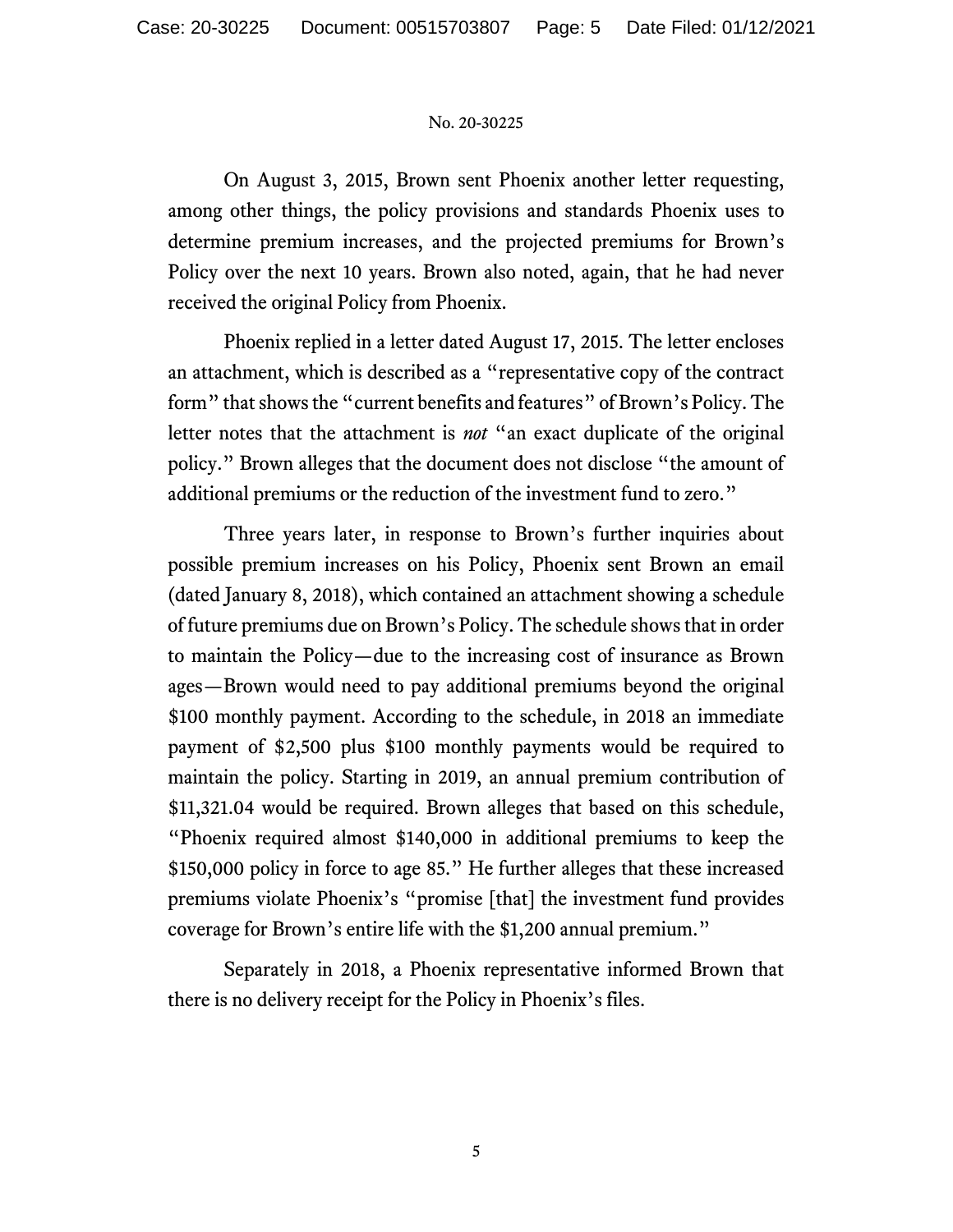On February 12, 2018, Brown filed suit in Louisiana state court asserting a variety of contract law claims. Phoenix removed to federal court, asserting diversity jurisdiction. Upon Phoenix's motion, the district court dismissed Brown's First Amended Complaint for failure to state a claim but granted Brown leave to amend. Brown filed his Second Amended Complaint on April 25, 2019.

In his Second Amended Complaint, Brown's asserts ten different claims for relief, including breach of contract, bad faith breach of contract, failure to deliver the Policy, estoppel, and annulment and/or rescission of the contract. Brown's various claims appear to be premised on one of two alternative theories. Under one theory, the original written insurance Policy included terms that guaranteed that the Policy could be maintained so long as Brown made annual premium payments totaling \$1,200 and therefore Phoenix breached the Policy by charging additional premiums beyond that amount, causing the Policy to lapse. Under the alternative theory, despite representing that the Policy only required \$1,200 in annual premiums, Phoenix deceptively included terms in the Policy allowing it to charge additional premiums that would deplete the investment account and cause the Policy to lapse, and then failed to deliver the Policy or otherwise disclose those terms, thereby causing Brown to detrimentally rely on Phoenix's representations.

Phoenix again moved to dismiss under Federal Rule of Procedure 12(b)(6), and the motion was referred to a magistrate judge. The magistrate judge issued a report recommending that the district court dismiss all ten of Brown's claims with prejudice. Brown timely filed objections to the magistrate judge's report, to which Phoenix responded. The district court issued a one-page decision accepting the magistrate judge's recommendation, granting Phoenix's motion, and dismissing Brown's Second Amended Complaint with prejudice.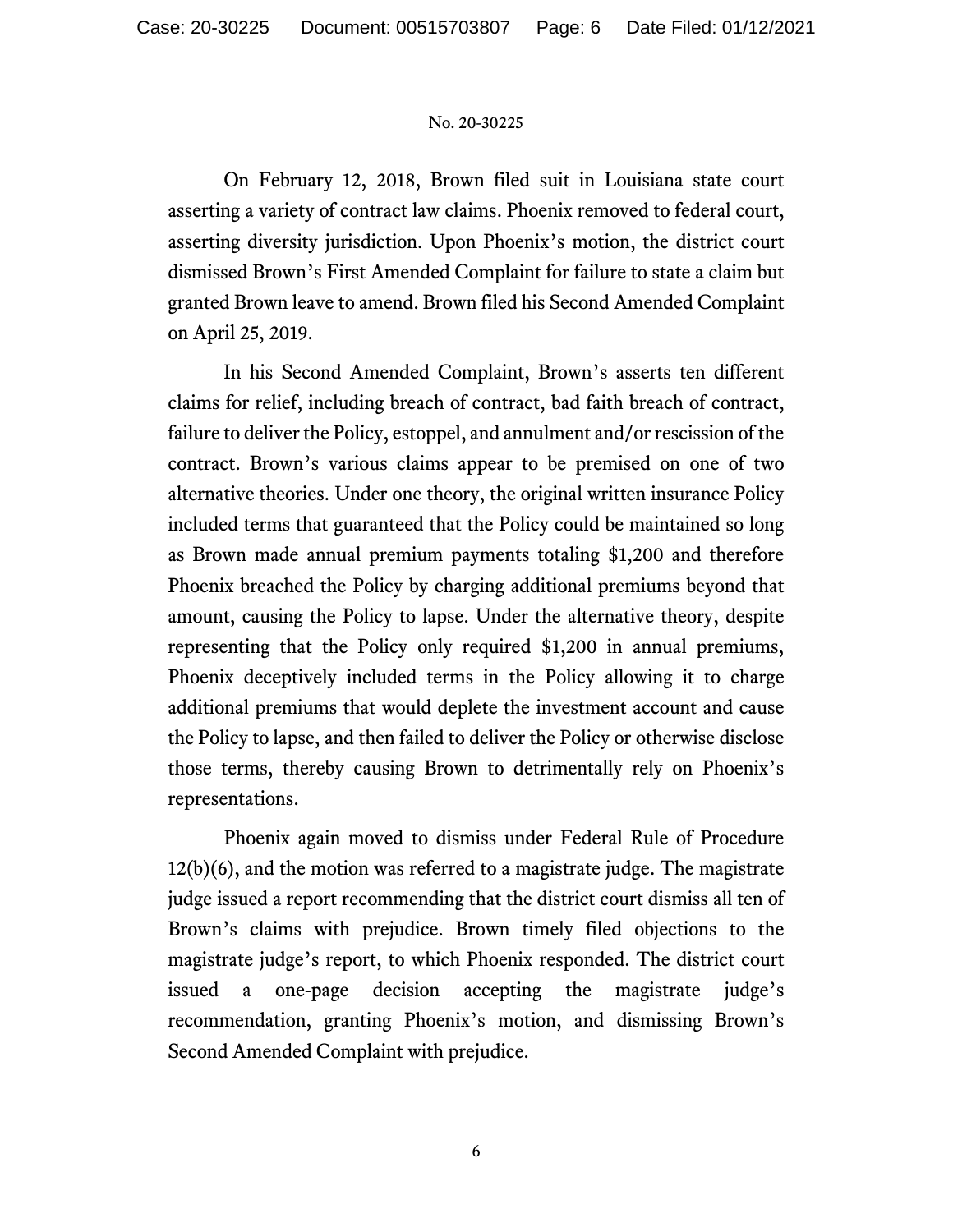Brown filed a timely notice of appeal.

### **II. Standard of Review**

"We review de novo the district court's grant of a motion to dismiss for failure to state a claim under Rule 12(b)(6)." *Leal v. McHugh*, 731 F.3d 405, 410 (5th Cir. 2013) (citation omitted). In reviewing the motion, we "must consider the complaint in its entirety," as well as "documents" incorporated into the complaint by reference." *Tellabs, Inc. v. Makor Issues & Rights, Ltd.*, 551 U.S. 308, 322 (2007); *accord Basic Capital Mgmt., Inc. v. Dynex Capital, Inc.*, 976 F.3d 585, 589 (5th Cir. 2020). All well-pleaded facts are accepted as true, *Tellabs*, 551 U.S. at 322, and are construed "in the light most favorable to the nonmoving party, 'as a motion to dismiss under 12(b)(6) is viewed with disfavor and is rarely granted,'" *Leal*, 731 F.3d at 410 (quoting *Turner v. Pleasant*, 663 F.3d 770, 775 (5th Cir. 2011)). "Dismissal is appropriate only if the complaint fails to plead 'enough facts to state a claim to relief that is plausible on its face.'" *Id.* (quoting *Bell Atl. Corp. v. Twombly*, 550 U.S. 544, 570 (2007)). "Yet, the complaint must allege enough facts to move the claim 'across the line from conceivable to plausible.'" *Id.* (quoting *Twombly*, 550 U.S. at 570).

# **III. Discussion**

In a typical contract interpretation dispute, the parties agree on what the contract says but disagree about what it means. In other words, the parties produce the same contract containing the same language but offer up competing interpretations of that language. Phoenix argues that this is the situation we confront here.

In doing so, Phoenix defends a key assertion made by the magistrate judge in her opinion: construing Brown's complaint as treating the "representative copy of the contract from" as an accurate copy of the original, written Policy. The magistrate judge describes that Brown's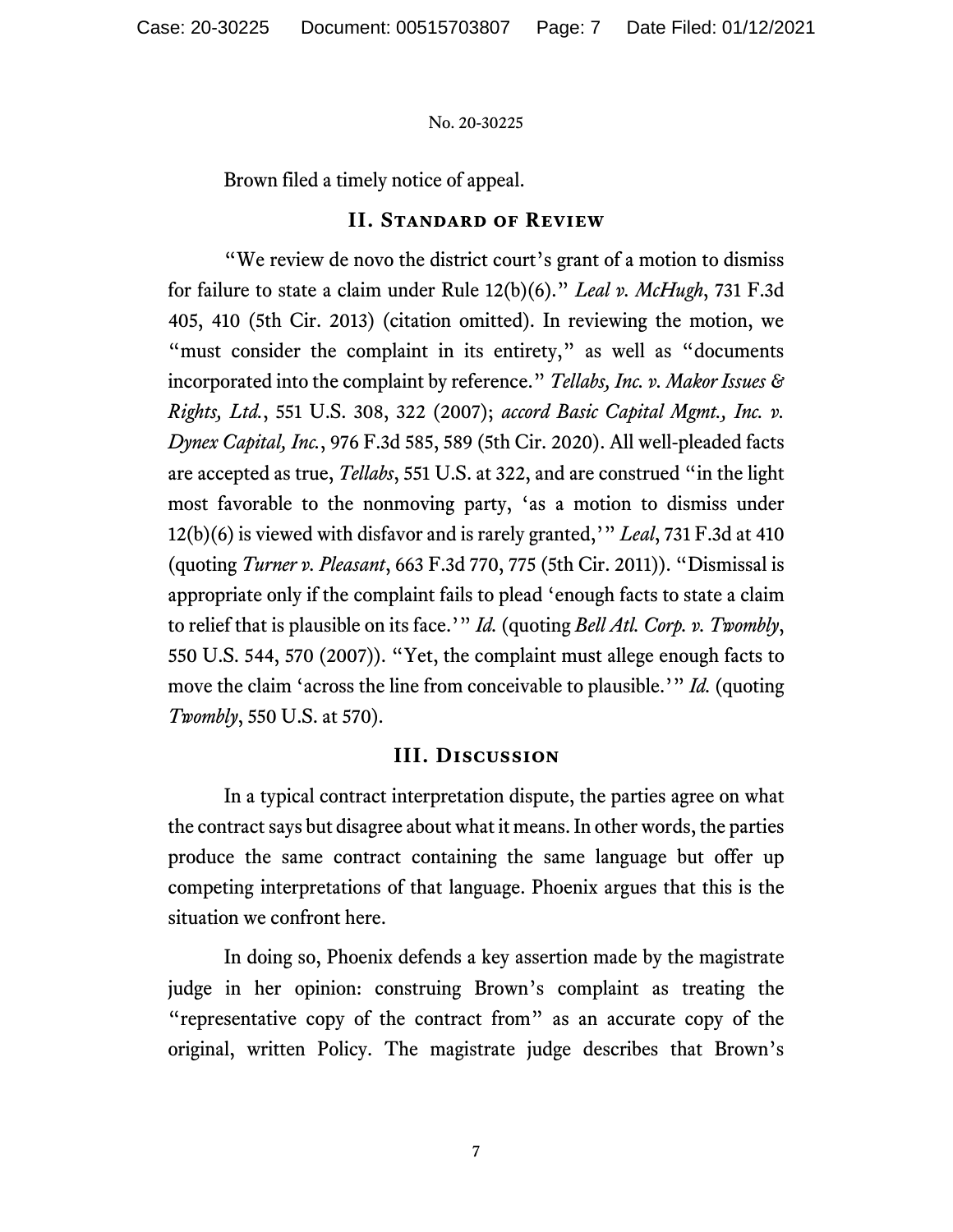complaint quotes from the August 17, 2015 letter and that "[t]he enclosed insurance policy is mentioned in nearly every paragraph of the amended complaint." The magistrate judge then refers to that "enclosed insurance policy" (i.e., the "representative copy of the contract form") as the "written policy" throughout the rest of her opinion. And she describes Brown's complaint as alleging that Phoenix failed to deliver the Policy to him *until*  August 17, 2015—the date the letter with the enclosed "representative copy of the contract form" was delivered to Brown.

Brown argues that the magistrate judge erroneously interpreted his complaint and failed to view the alleged facts in the light most favorable to him. He claims that his complaint alleges that Phoenix *never* delivered a copy of the original Policy and that the "representative copy of the contract form" is not an accurate, complete copy of the terms of the original Policy.

We agree. While the magistrate judge permissibly considered the documents as incorporated by reference into the pleadings, she erred by construing Brown's Second Amended Complaint as equating the "representative copy of the contract form" with Brown's use of the term "written policy" elsewhere in the complaint. In the paragraph of the complaint in which the "representative copy of the contract form" is first mentioned, Brown makes clear that he is directly quoting Phoenix—Phoenix describes the attachment to the August 17, 2015 letter as a "representative copy," not Brown. And in the only other two paragraphs of the complaint in which the "representative copy of the contract form" is mentioned, Brown—just as we do here—places the term in quotations, attributing the language choice to Phoenix. Nowhere does Brown allege that the "representative copy of the contract form" accurately represents the terms of the original written Policy, or that his widespread use of the term "written policy" should be taken as a reference to the "representative copy of the contract form." Furthermore, reading Brown's complaint as alleging that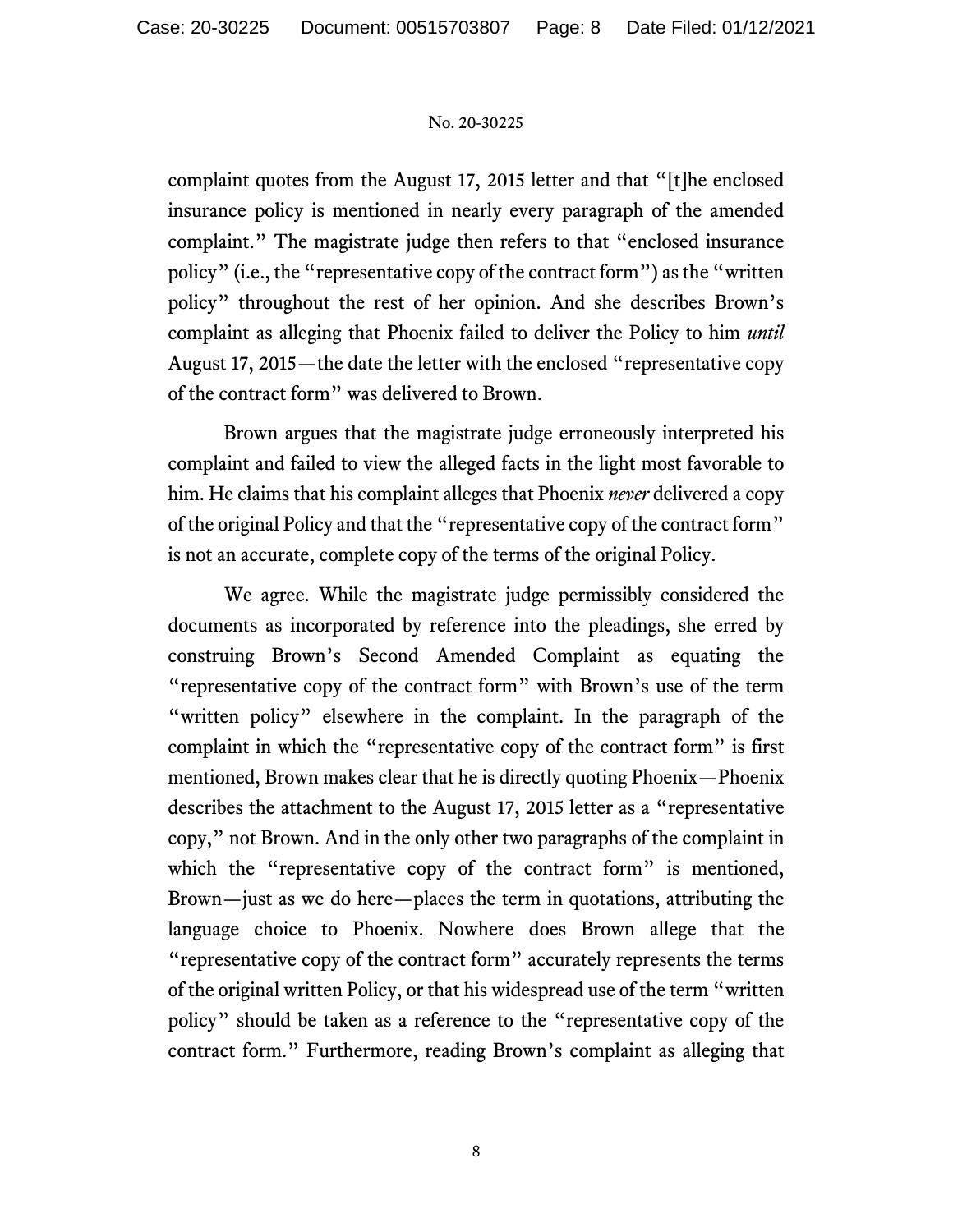Phoenix finally delivered a copy of the Policy to Brown on August 17, 2015 conflicts with his allegations that Phoenix *never* delivered the Policy. Taken on its face, especially when construed in the light most favorable to Brown, the Second Amended Complaint does not treat the "representative copy of the contract form" as an accurate representation or copy of the original written Policy.[4](#page-8-0)

Thus, contrary to Phoenix's assertions and the magistrate judge's ruling, we do not have a written and undisputed copy of the terms of the original Policy in front of us for purposes of evaluating Phoenix's motion to dismiss. Instead, we have Brown's allegations describing the terms of the original written Policy. On this front, Brown's pro se complaint is not a model of artful pleading. Nonetheless, we construe Brown's Second Amended Complaint as alleging two alternative factual possibilities and theories of liability, both stemming from the alleged premise that Phoenix has denied him the opportunity to review the actual contents of the original written Policy by failing to deliver it to him (or to anyone else). The first theory is that the original written Policy does in fact guarantee that Brown's life insurance could be maintained so long as Brown made \$1,200 in annual premium payments, and that therefore Phoenix breached the Policy by charging him additional premiums. The second theory is that Phoenix *represented* that the Policy contained such a guarantee, but then deceptively

<span id="page-8-0"></span><sup>4</sup> Indeed, in Brown's Objections to the magistrate judge's Report and Recommendations, he strenuously objected to the magistrate judge's decision to construe the "representative copy of the contract form" as an accurate copy of the original written Policy. He then moved to further amend his complaint to add an allegation explicitly denying that the "representative copy of the contract form" constituted an accurate copy of the original Policy. The district court adopted the Report and Recommendation without addressing Brown's Objections and the magistrate judge denied the motion to amend as moot.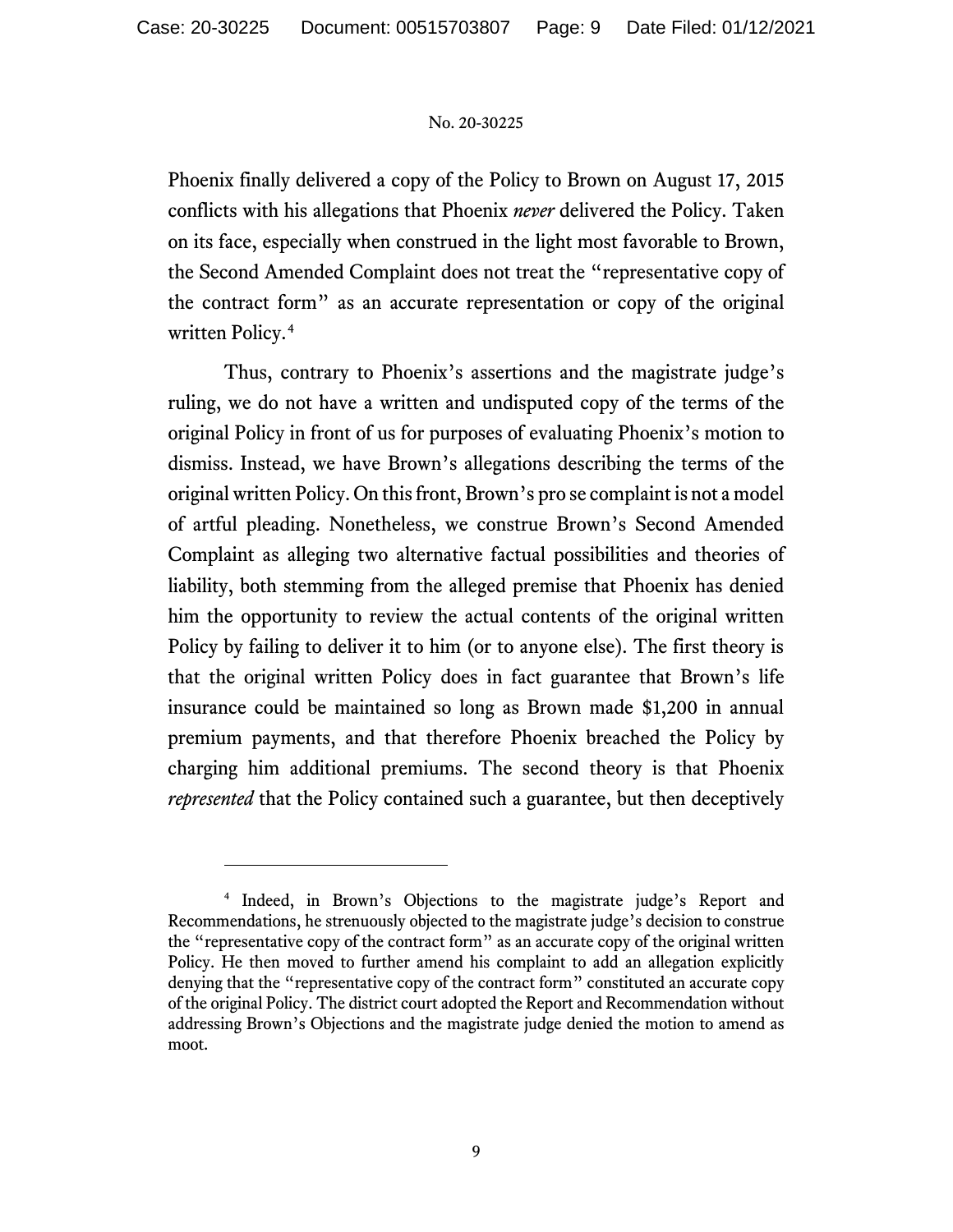included terms in the Policy that allowed it to charge additional premiums (causing the Policy to lapse), resulting in Brown's detrimental reliance.

As to the first theory, Brown alleges in various parts of his complaint that he entered into a written contract with Phoenix for a life insurance policy that covered his entire life and guaranteed a \$150,000 death benefit so long as he paid a \$1,200 annual premium. For example, in the section of his complaint seeking specific performance of the contract, Brown alleges that "[t]he contract of insurance contains the following enforceable terms:  $\dots$ [t]he contract of insurance remains in force as long as the \$1200 annual or \$100 monthly premiums are paid." Of course, having never seen the original written Policy himself, his allegations are based on evidence extrinsic to the Policy, such as the alleged representations of Phoenix's agent, the notes on the Sales Illustration, and Brown's interpretation of other documents provided by Phoenix, such as the February 2009 letter. While these extrinsic representations do not alter the clear terms of the contract as set out in the original written Policy, *see Peterson v. Schimek*, 729 So.2d 1024, 1031 (La. 1999), they may constitute evidence of the contents of the original instrument if the original is unavailable, LA. CODE EVID. art. 1004; LA. REV. STAT. § 13:3740; *see also Swaggart v. Doe*, 216 So.3d 1118, 1126 (La. Ct. App. 2017).[5](#page-9-0)

As to the second theory, the Second Amended Complaint also contains several allegations that Phoenix included "undisclosed" terms in the original Policy which permitted it to charge additional premiums that would deplete the investment fund and cause the Policy to lapse, despite Phoenix's alleged representations to the contrary.

<span id="page-9-0"></span><sup>5</sup> In Louisiana, insurance contracts must be in writing. *La. Maint. Servs., Inc. v. Certain Underwriters at Lloyd's of London*, 616 So.2d 1250, 1252 (La. 1993) (citing La. Rev. STAT. § 22:867 (formerly codified at § 22:628)).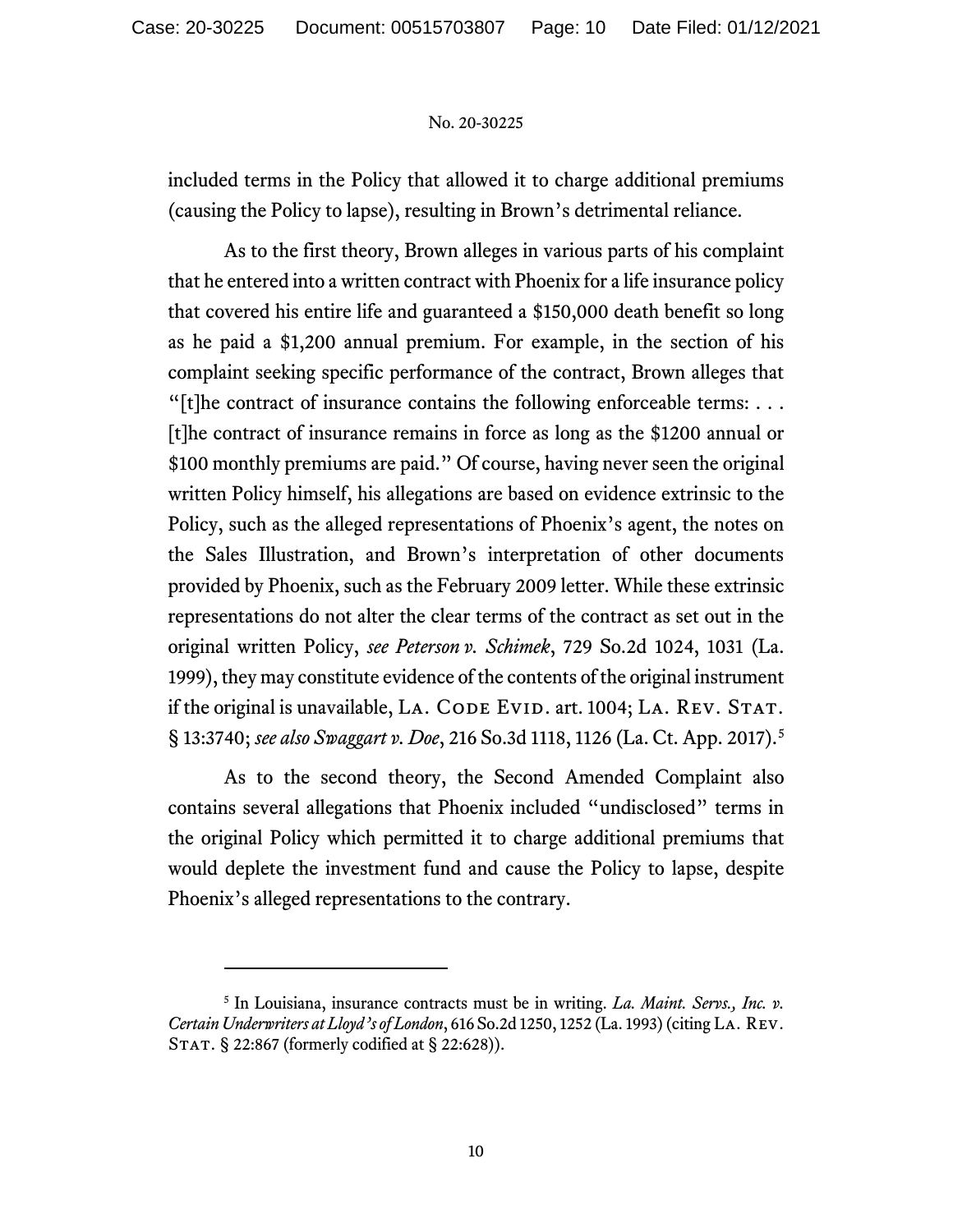Either the terms of the original written Policy permit the contested additional premiums, or they do not. It may turn out that Phoenix will be able to prove that the "representative copy of the contract form" is an accurate representation of the original Policy, despite Brown's allegations in the Second Amended Complaint. But the dispute over what the original Policy *says* (as opposed to what it *means*) is a dispute of fact that cannot be resolved at the motion to dismiss stage.

Just because there is a dispute of fact, however, does not mean that Brown has properly stated legal claims. We therefore take each of Brown's ten claims in turn and assess whether he has properly stated claims for relief.

### **A. Count One**

As his first count, Brown alleges that:

Phoenix breached the written policy by charging additional premiums that depleted the investment fund to zero at age 75, rendered the written policy unaffordable, uneconomic, and worthless, and caused the written policy to lapse in violation of the representations, purpose, and cause of the written policy of universal life insurance to provide "an investment fund that provides coverage for [Brown's] entire life."

Under Louisiana law, "[t]he essential elements of a breach of contract claim are (1) the obligor's undertaking an obligation to perform, (2) the obligor failed to perform the obligation (the breach), and (3) the failure to perform resulted in damages to the obligee." *Favrot v. Favrot*, 68 So.3d 1099, 1108-09 (La. Ct. App. 2011).

Brown has pleaded plausible facts establishing all three elements of a breach of contract claim under Louisiana law. As discussed above, Brown has alleged (as his first theory of liability) that the terms of the Policy established Phoenix's obligation to provide life insurance with a \$150,000 death benefit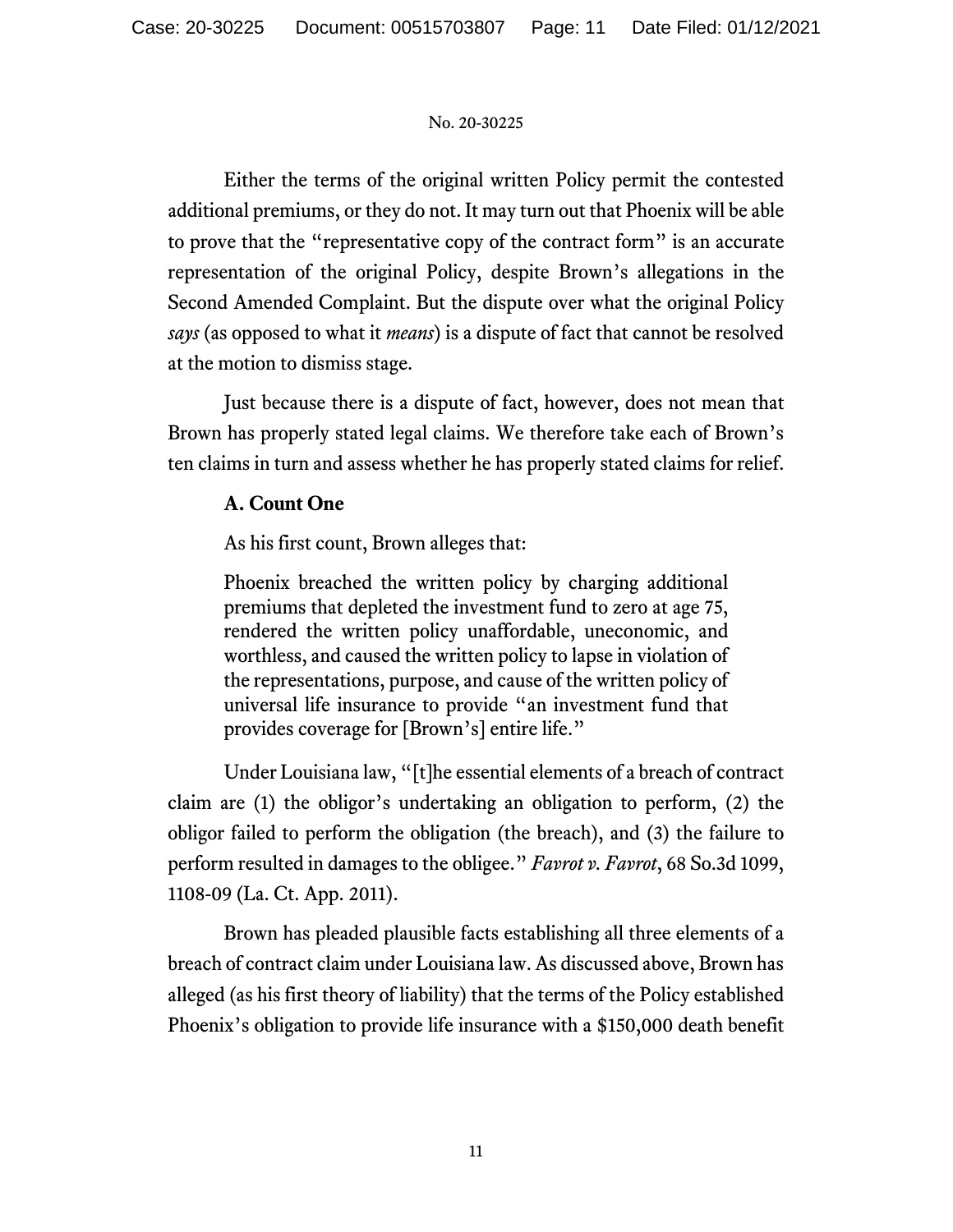for Brown's entire life as long as he paid a \$1,200 annual premium. Brown further alleges that Phoenix breached that obligation by charging him an additional \$2,500 in 2018 and by planning to charge him a \$11,321.04 annual premium starting in 2019, and that these increased premiums caused the policy to lapse and Brown to lose coverage.

The magistrate judge held that Brown failed to state a claim under Count One because his "allegations . . . are contradicted by the written terms of the policy, which controls." She then describes the terms as laid out in the "representative copy of the contract form" which purportedly governs. As explained, Brown's complaint does not allege that the "representative copy of the contract from" is the "written policy," and thus its terms do not govern for purposes of Phoenix's motion to dismiss. Phoenix's arguments on appeal also turn on the contention that the "representative copy of the contract form" constitutes the Policy and thus are similarly unavailing at this juncture.

We therefore REVERSE the district court's dismissal of Count One.

# **B. Count Two**

In his Count Two, Brown alleges that "Phoenix breached the written policy by charging additional premiums that violated the 'guaranteed factors' limits on additional premiums" as set forth in the Sales Illustration. This allegation fails to state a claim for two reasons.

First, Brown does not allege that the Sales Illustration was attached to or incorporated into the original written Policy. Therefore, terms expressed in the Sales Illustration are not considered terms of the Policy. La. Rev. STAT. § 22:867(A) ("No agreement in conflict with, modifying, or extending the coverage of any contract of insurance shall be valid unless it is in writing and physically made a part of the policy  $\dots$ .").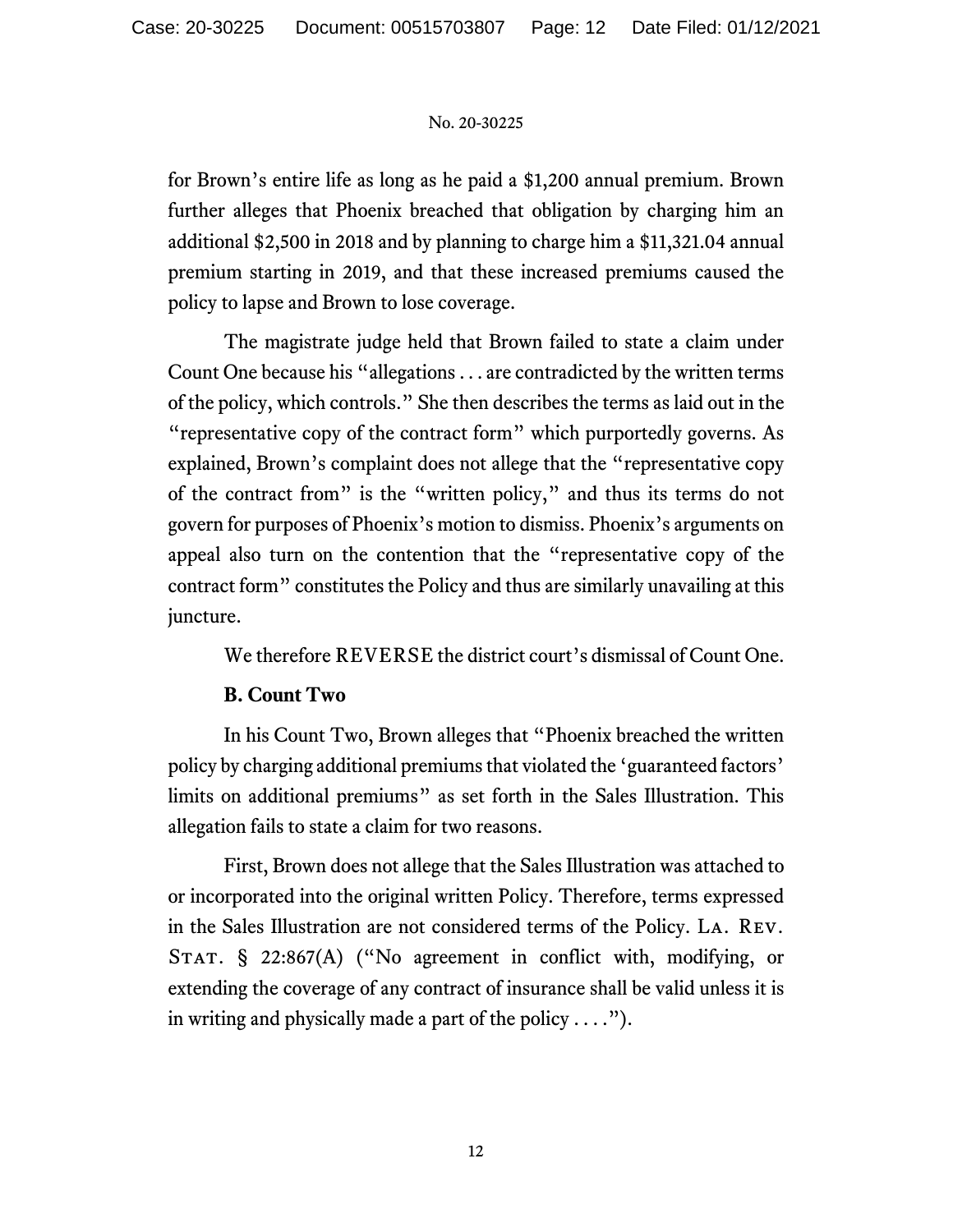Second, to the extent that Brown is alleging that the terms contained in the Sales Illustration constitute evidence of similar terms in the original written Policy, Brown does not describe what the "guaranteed factors" are that Phoenix purportedly violated. Looking at the Sales Illustration, its reference to "guaranteed factors" appears to encompass a "guaranteed interest rate" of 4.5% and a "guaranteed cost of insurance." Brown does not allege that the investment fund in his Policy was subject to an interest rate less than 4.5%. Nor does he allege what the "guaranteed cost of insurance" amounted to, or that the costs exceeded this guarantee.<sup>[6](#page-12-0)</sup>

Therefore, we AFFIRM the district court's dismissal of Count Two.

# **C. Count Three**

In Count Three, Brown claims (based on his second, alternative theory of liability) that any provisions in the original Policy that would authorize additional premiums are unenforceable under Louisiana law "because the written policy was not delivered or mailed to Brown . . . and the alleged provisions were not otherwise disclosed to Brown."

In support of this claim, Brown cites to this court's decision interpreting Louisiana law in *In re Matter of Complaint of Settoon Towing, L.L.C.*, 720 F.3d 268 (5th Cir. 2013). He focuses on one sentence in the opinion, which states that: "[U]nder Louisiana law an insurer cannot take advantage of favorable policy terms where it delayed delivery of the policy after the insured payed the premium." *Id.* at 282 (citing *La. Maint. Servs., Inc. v. Certain Underwriters at Lloyd's of London*, 616 So.2d 1250, 1253 (La.

<span id="page-12-0"></span><sup>&</sup>lt;sup>6</sup> Brown also does not describe whether the "cost of insurance" is something different than the premium charged for his insurance coverage. Presumably, the "cost of insurance" is the projected cost to Phoenix of providing coverage to Brown, which is separate from what it charges Brown for that coverage (in the form of a premium).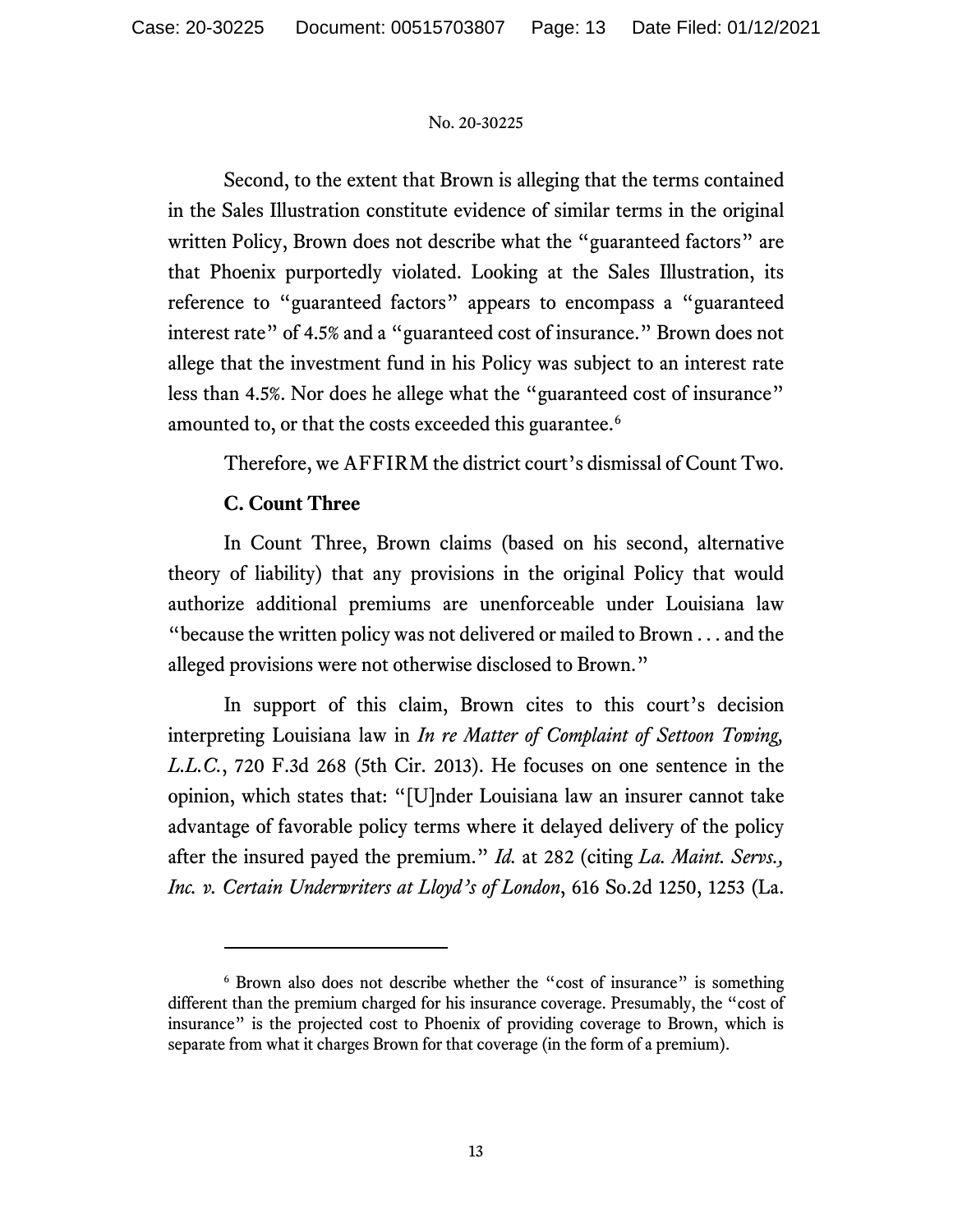1993)). Brown argues that this statement constitutes a holding that in Louisiana, "an undelivered policy is enforceable for the benefit of the insured . . . but the insurance company cannot take advantage of favorable policy terms."

However, when read in context, this court's statement in *Settoon* did not create a blanket rule that all terms favorable to the insurer are unenforceable when delivery of a policy is delayed; rather, this court merely reiterated a narrower rule that is well established in Louisiana law: that "[i]nsurance policy *exclusions* are not valid unless clearly communicated to the insured." *La. Maint. Servs., Inc.*, 616 So.2d at 1253 (emphasis added).

At issue in *Settoon* was whether an insurer could rely on a coverage exclusion related to liability for pollution when it had delayed delivery of the insurance policy to the insured. *Settoon*, 720 F.3d at 282. To answer that question, this court looked to the Louisiana Supreme Court's decision in *Louisiana Maintenance Services, Inc. v. Certain Underwrites at Lloyd's of London*, 616 So.2d 1250 (La. 1993). There, the Court considered whether an insurer could rely on a policy exclusion to deny coverage when it had failed to deliver the policy to the insured in violation of Louisiana Revised Statute § 22:873 (formerly codified at § 22:634). *La. Maint. Servs.*, 616 So.3d at 1252- 53. Notably, § 22:873 does not specify a remedy; it states only that "every policy shall be delivered to the insured . . . within a reasonable period of time after its issuance." LA. REV. STAT.  $\S$  22:873(A). In determining that the insurer could not rely on the policy exclusion due to its failure to deliver the policy, the Court cited Louisiana case law emphasizing the requirement that insurance policy *exclusions* must be clearly communicated to the insured and the importance of the insured's notice of such provisions. *La. Maint. Servs.*, 616 So.2d at 1252-53 (citing *Spain v. Travelers Ins. Co.*, 332 So.2d 827 (La. 1976)). Relying on that discussion and holding, this court in *Settoon* held that "*Louisiana Maintenance Services* indicates delayed delivery in violation of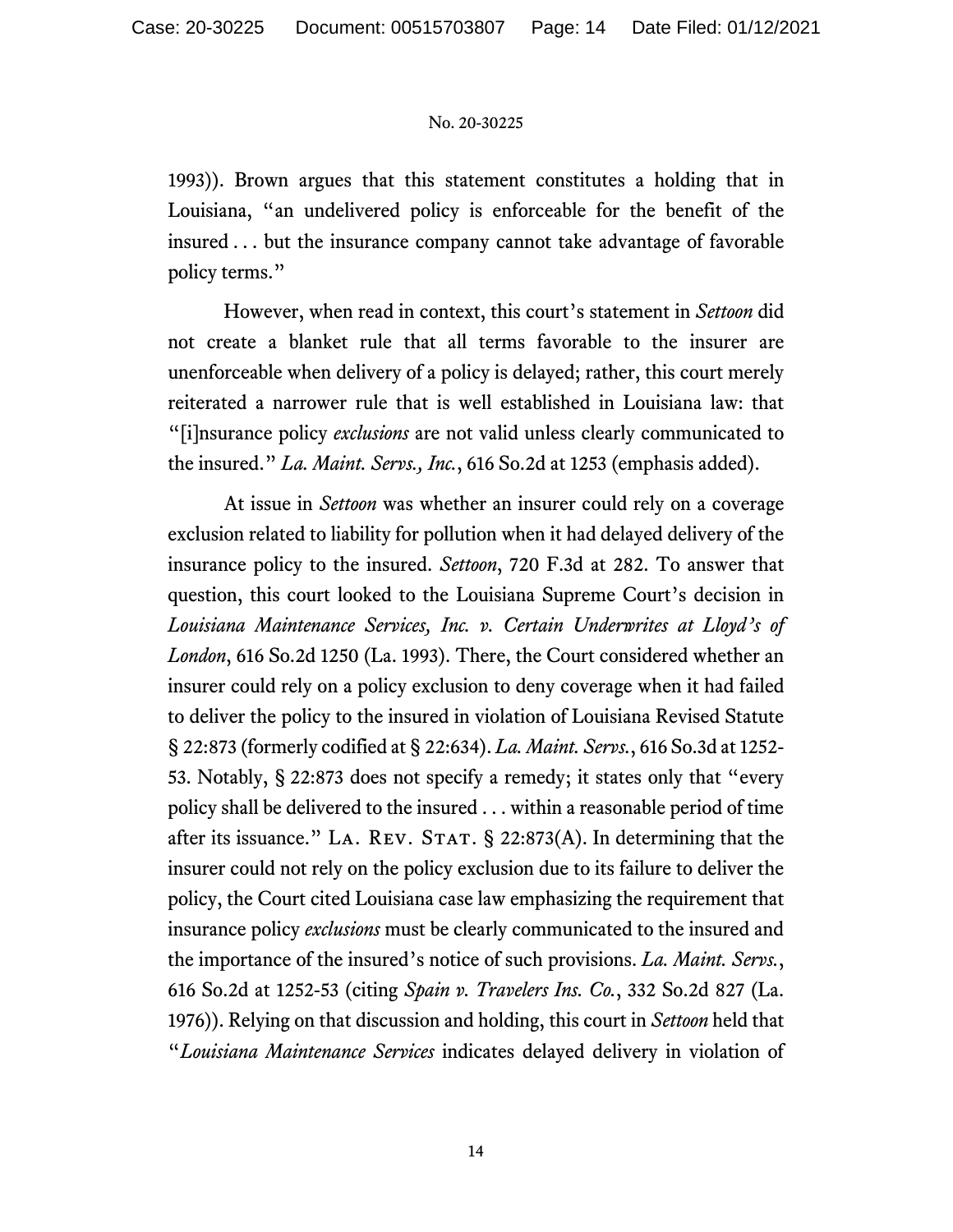§ 22:873(A) is enough to prevent [the insurer] from relying on the pollution exclusion . . . ." *Settoon*, 720 F.3d at 282.

Brown cites no case law—and we are aware of none—where § 22:873(A) (or *Settoon*, for that matter) has been applied to prohibit an insurer's reliance on other policy provisions that are not coverage exclusions, such as a provision requiring an insured to pay premiums in exchange for continued coverage, while enforcing terms favorable to the insured. We therefore decline to adopt Brown's expansive reading of Louisiana law.

The district court's dismissal of Count Three is AFFIRMED.

# **D. Count Four**

In Count Four, Brown alleges that Phoenix committed a "bad faith breach of [the] written policy" by charging additional premiums that reduced the investment fund to zero at age 75 after Phoenix represented to Brown that the investment fund provided coverage for Brown's entire life.

Under Louisiana law, "[b]ad faith is an intentional and malicious failure to perform" a conventional obligation. *Volentine v. Raeford Farms of La., LLC*, 201 So.3d 325, 338 (La. Ct. App. 2016). "The term bad faith means more than mere bad judgment or negligence and it implies the conscious doing of a wrong for dishonest or morally questionable motives." *Id.* "An obligor in bad faith is liable for all the damages, foreseeable or not, that are a direct consequence of his failure to perform," whereas "[a]n obligor in good faith is liable only for the damages that were foreseeable at the time the contract was made." *Id.* In sum, to hold a defendant liable for bad faith breach of a contract, a plaintiff must show that (1) the defendant consciously breached the contract (2) for dishonest or morally questionable motives. *See id.*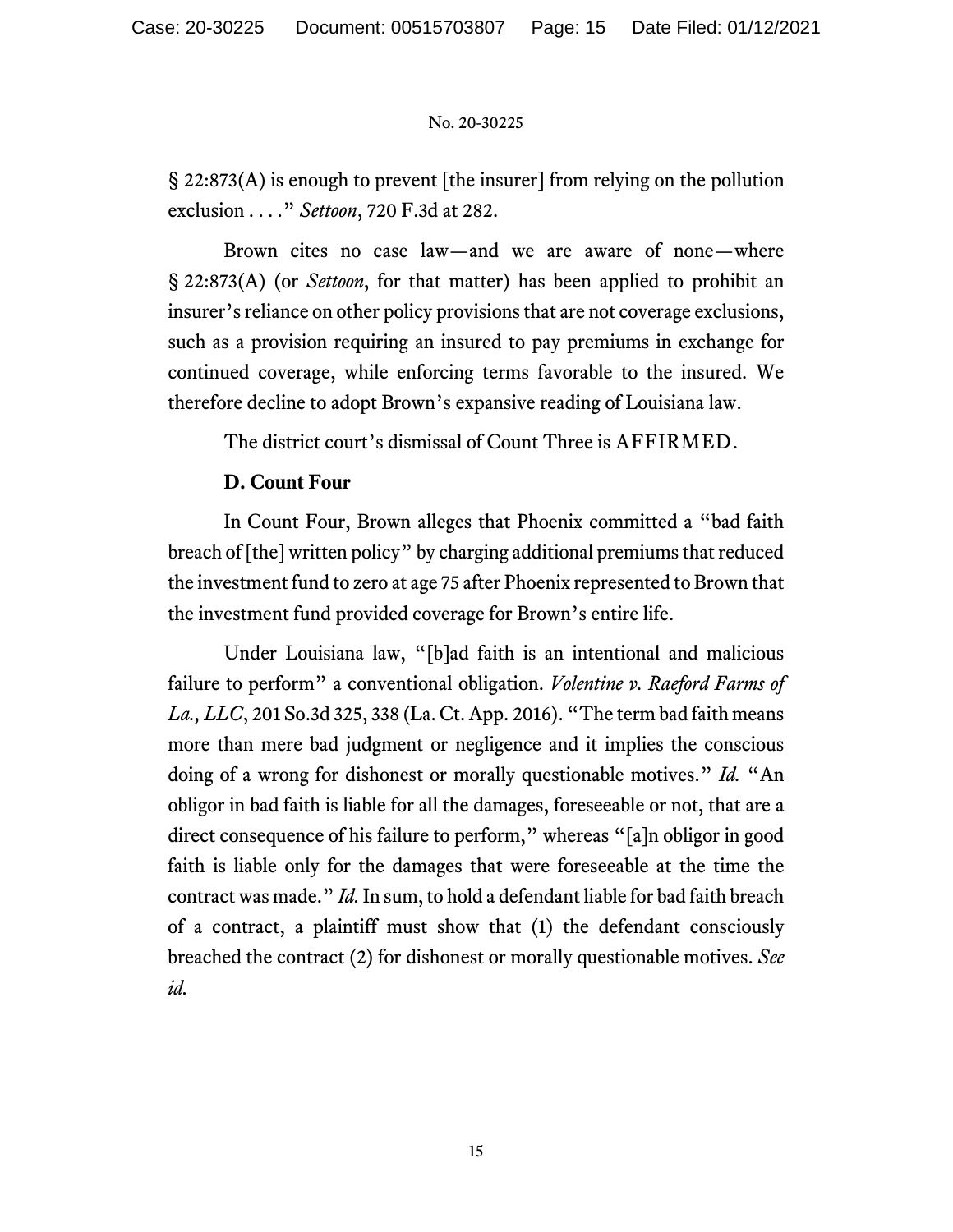As discussed above with respect to Count One, Brown has satisfactorily alleged that Phoenix breached the written Policy by charging unauthorized, additional premiums. But Brown has not pleaded sufficient facts alleging that Phoenix consciously breached its obligations in bad faith. Brown only makes conclusory allegations that Phoenix perpetrated "an intentional sham and scam." This does not suffice. *Ashcroft v. Iqbal*, 556 U.S. 662, 678 (2009) ("Threadbare recitals of the elements of a cause of action, supported by mere conclusory statements, do not suffice.") (quoting *Bell Atl. Corp. v. Twombly*, 550 U.S. 544, 570 (2007)); *accord Firefighters' Ret. Sys. v. Grant Thornton, L.L.P.*, 894 F.3d 665, 669 (5th Cir. 2018).

The district court's dismissal of Count Four is AFFIRMED.

### **E. Count Five**

Brown asserts another claim for bad faith breach of the Policy in Count Five. However, this claim for relief is premised on his second theory of the case, in which Phoenix is alleged to have deceptively included "terms in the written policy that allegedly authorized [Phoenix] to increase premiums high enough to reduce the investment fund to zero by age 75" despite "representing to Brown that the higher premiums would create and build an investment fund to provide coverage for his entire life."

If, as alternatively alleged, Phoenix included terms that permitted it to charge the contested additional premiums, then it cannot be held liable for bad faith breach of contract because it has not breached the contract. As described above with respect to Count Four, bad faith breach requires the failure to perform. *Volentine*, 201 So.3d at 338.

The district court's dismissal of Count Five is AFFIRMED.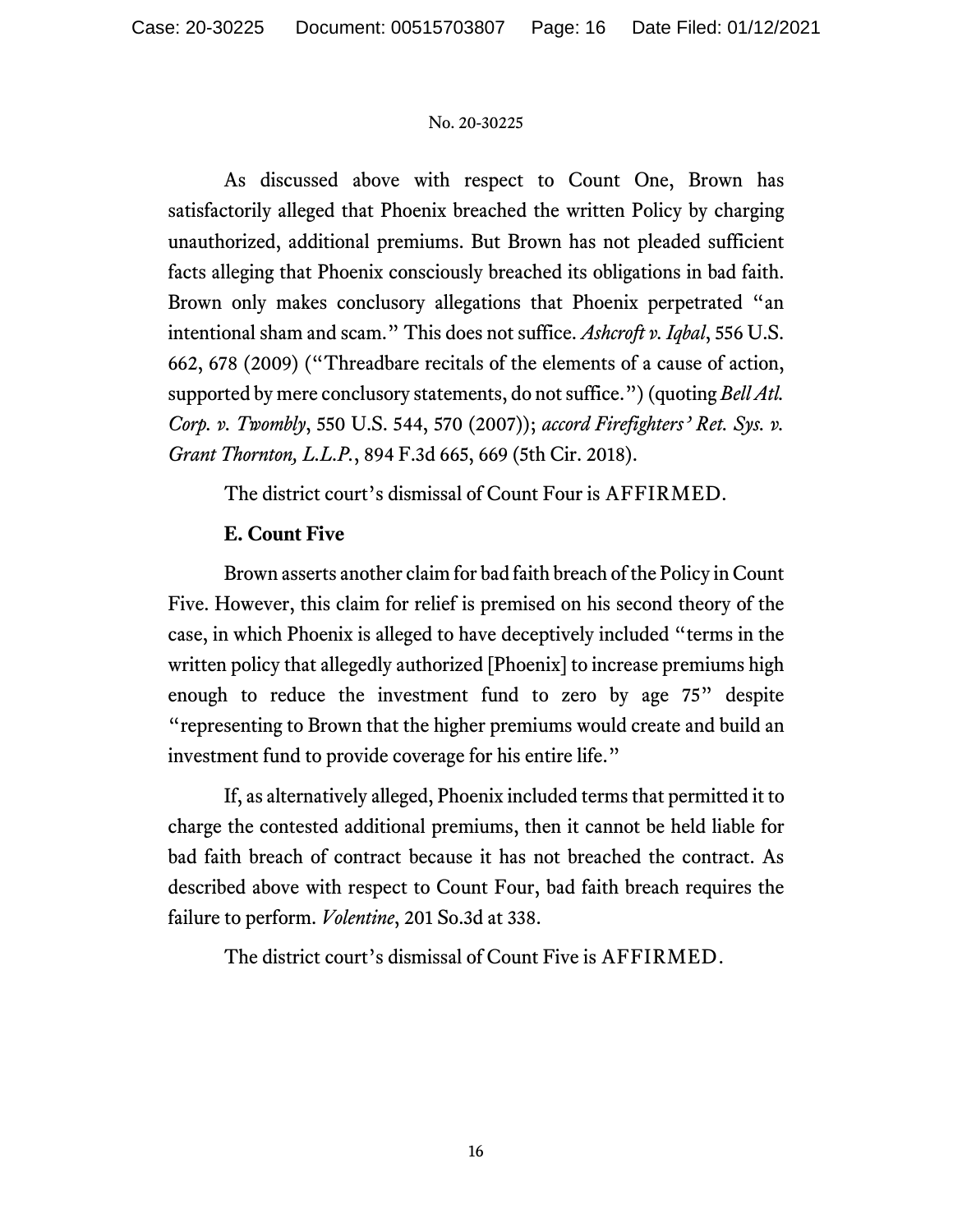### **F. Count Six**

In Count Six, Brown claims that Phoenix's failures to deliver the Policy "violated Louisiana law," "breached an express or implied provision in the written policy," and breached "Phoenix's policies."

In his briefing, Brown disputes two aspects of the magistrate judge's opinion recommending dismissal of his claim in Count Six. First, he argues that the magistrate judge erred in construing his Second Amended Complaint as admitting that Phoenix performed its obligation to deliver the Policy on August 17, 2015. Second, Brown contests the magistrate judge's finding that Brown failed to allege any damages that flowed from the non-delivery (or late delivery, in the magistrate judge's telling) of the Policy. He argues that "the failure to deliver the policy caused [him] to buy the wrong policy and pay the higher premiums." He also argues that he suffered emotional distress and "loss of peace of mind" when he discovered in 2018 that the investment fund associated with his Policy had been depleted and that the Policy would be rendered "worthless."

As already discussed, we agree with Brown that his complaint is properly understood to allege that Phoenix has never delivered the Policy. But we disagree that the magistrate judge erred by concluding that Brown did not properly allege damages that flowed from the non-delivery of the Policy. Regardless of what he now asserts in his briefing before this court, no allegations of damages resulting from non-delivery of the Policy is found in his Second Amended Complaint with respect to Count Six.[7](#page-16-0) *See Favrot*, 68

<span id="page-16-0"></span><sup>7</sup> Brown also does not describe how non-delivery of the Policy breached the Policy or other Phoenix "policies." In his First Amended Complaint, he alleged that Phoenix's failure to deliver the Policy violated the terms of the Application for Insurance and argued the Policy was therefore a nullity. But Brown does not repeat that claim in his Second Amended Complaint nor in his appellate briefing.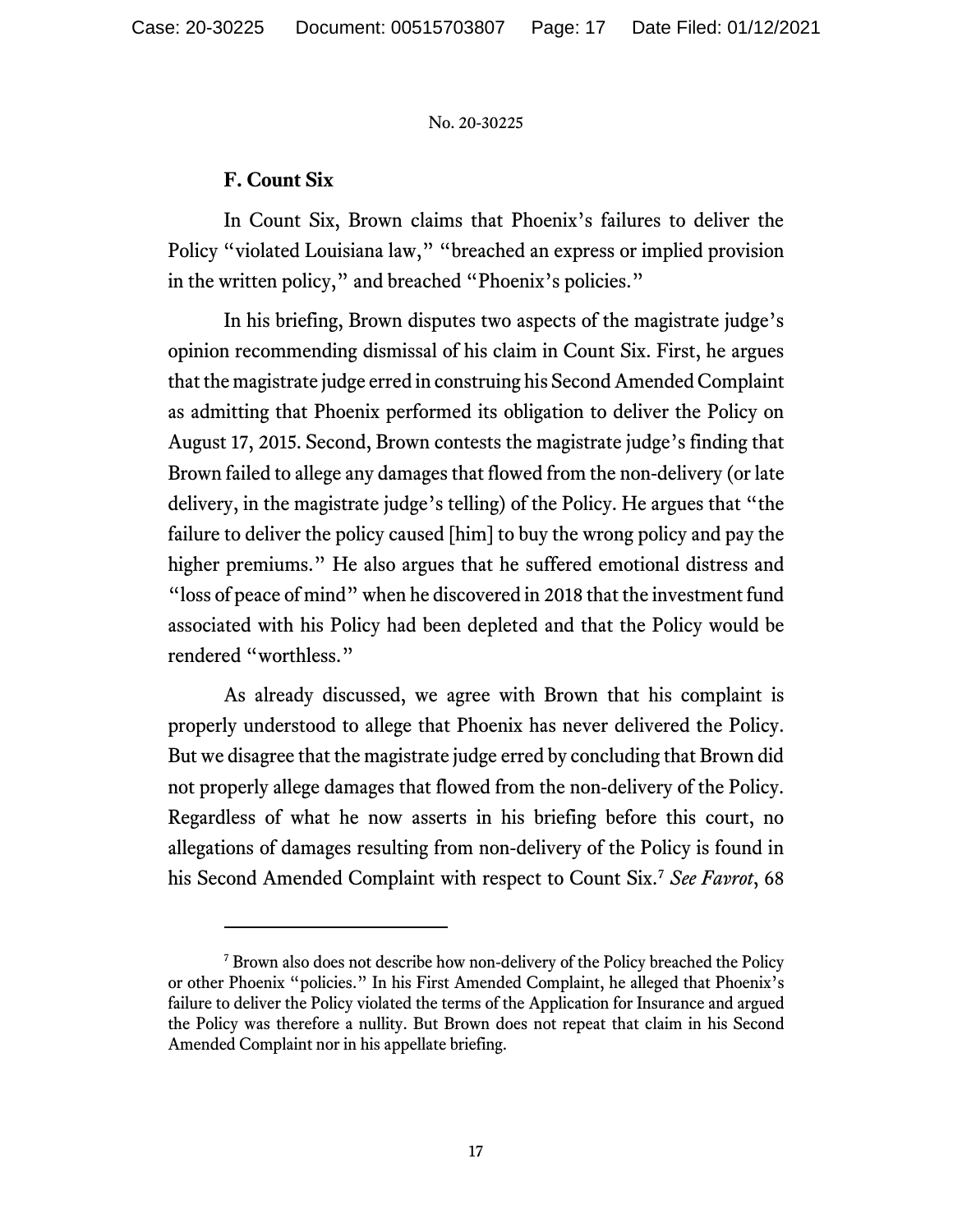So.3d at 1108-09 (La. Ct. App. 2011) (describing that a breach of contract claim requires showing damages resulted from the breach). Nor does Count Six tie the damages complained of elsewhere in his Second Amended Complaint to the wrongs alleged in Count Six. Finally, Brown does not otherwise describe how non-delivery of the Policy violated "Louisiana law" in a way that states a claim for relief and affords a remedy.[8](#page-17-0)

The district court's dismissal of Count Six is AFFIRMED.

### **G. Count Seven**

In Count Seven, Brown claims that Phoenix should be estopped from "charging additional premiums to reduce the investment fund to zero" because he detrimentally relied on multiple alleged misrepresentations and omissions by Phoenix regarding the terms of the Policy. These alleged misrepresentations and omissions include: (1) the failure to deliver the Policy, (2) oral misrepresentations by Phoenix's agent, (3) misrepresentations in the Sales Illustration, (4) the general failure to disclose to Brown that additional premiums would be charged, and (5) specific failures to disclose that additional premiums would be charged in the monthly premium notices, annual reports, and in the Lost Policy Certificate sent to Brown.

To establish detrimental reliance or promissory estoppel in Louisiana, a plaintiff must show "(1) a representation by conduct or word; (2) justifiable reliance; and (3) a change in position to one's detriment because of the reliance." *Luther v. IOM Co.*, 130 So.3d 817, 825 (La. 2013). Moreover, the

<span id="page-17-0"></span><sup>&</sup>lt;sup>8</sup> As discussed above with respect to Count Three, Phoenix's alleged failure to deliver the Policy states a violation of Louisiana Revised Statute § 22:873(A). But Brown does not identify or discuss that statute with respect to Count Six, nor does he explain what remedies are available here for its violation.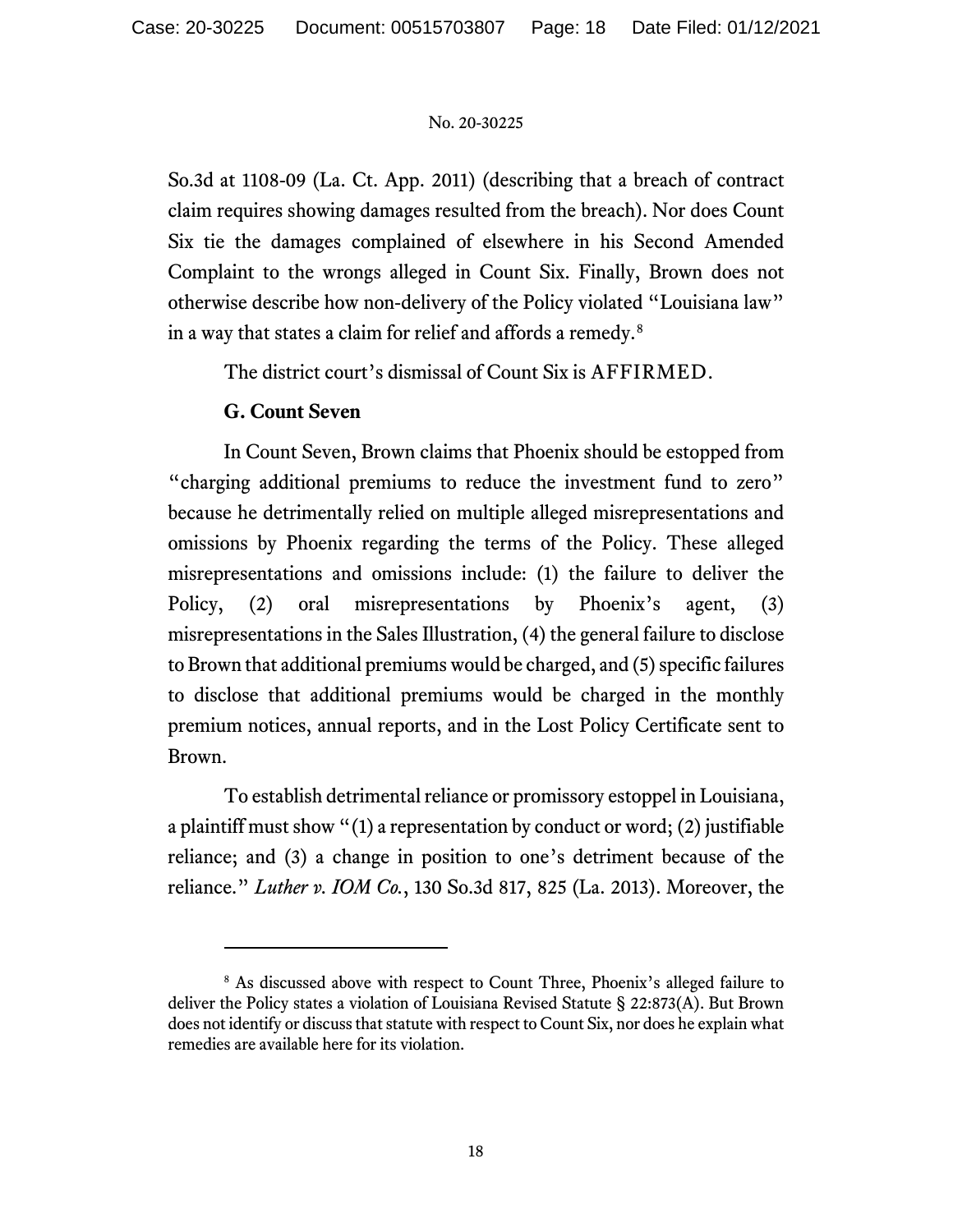plaintiff must "reasonably" rely on the promise, which is typically a factbound determination. *Drs. Bethea, Moustakas & Weaver LLC v. St. Paul Guardian Ins. Co.*, 376 F.3d 399, 403 (5th Cir. 2004) (citing *Babkow v. Morris Bart, P.L.C.*, 726 So.2d 423, 427 (La. Ct. App. 1998)). "However, Louisiana law recognizes certain situations where a plaintiff's reliance on a promise is unreasonable as a matter of law." *Id.* (citing *Gray v. McCormick*, 663 So.2d 480, 486 (La. Ct. App. 1995)).

Reliance may be unreasonable as a matter of law "when a plaintiff relies on oral representations despite the law's insistence on certain formalities." *Id.* at 405 (citing *Gray*, 663 So.2d at 486). In *Gray v. McCormick*, the Louisiana Court of Appeal held that a party's reliance on an oral promise to donate land was unreasonable as a matter of law because transfers of such property require "adherence to formal, written requirements provided by law" which the parties did not adhere to in forming their agreement. 663 So.2d at 486. More specifically, the Louisiana Supreme Court has held that "[a]bsent fraud, or at least affirmative misrepresentations as to the necessity of a writing, . . . it is almost always the case that it will be unreasonable to rely on an oral promise where the law requires such a promise to be in writing to be enforceable." *Morris v. Friedman*, 663 So.2d 19, 26 n.14 (La. 1995) (internal citation omitted).

In Louisiana, insurance contracts must be in writing. *La. Maint. Servs.*, 616 So.2d at 1252 (citing LA. REV. STAT.  $\S$  22:867 (formerly codified at § 22:628)). Therefore, to the extent Brown claims he justifiably relied on oral representations made by Phoenix's agent, that reliance was unreasonable as a matter of law. Likewise, Brown alleges that the handwritten notes on the Sales Illustration reflect the oral representations of Phoenix's agent. Thus, it was also unreasonable to rely on these notes.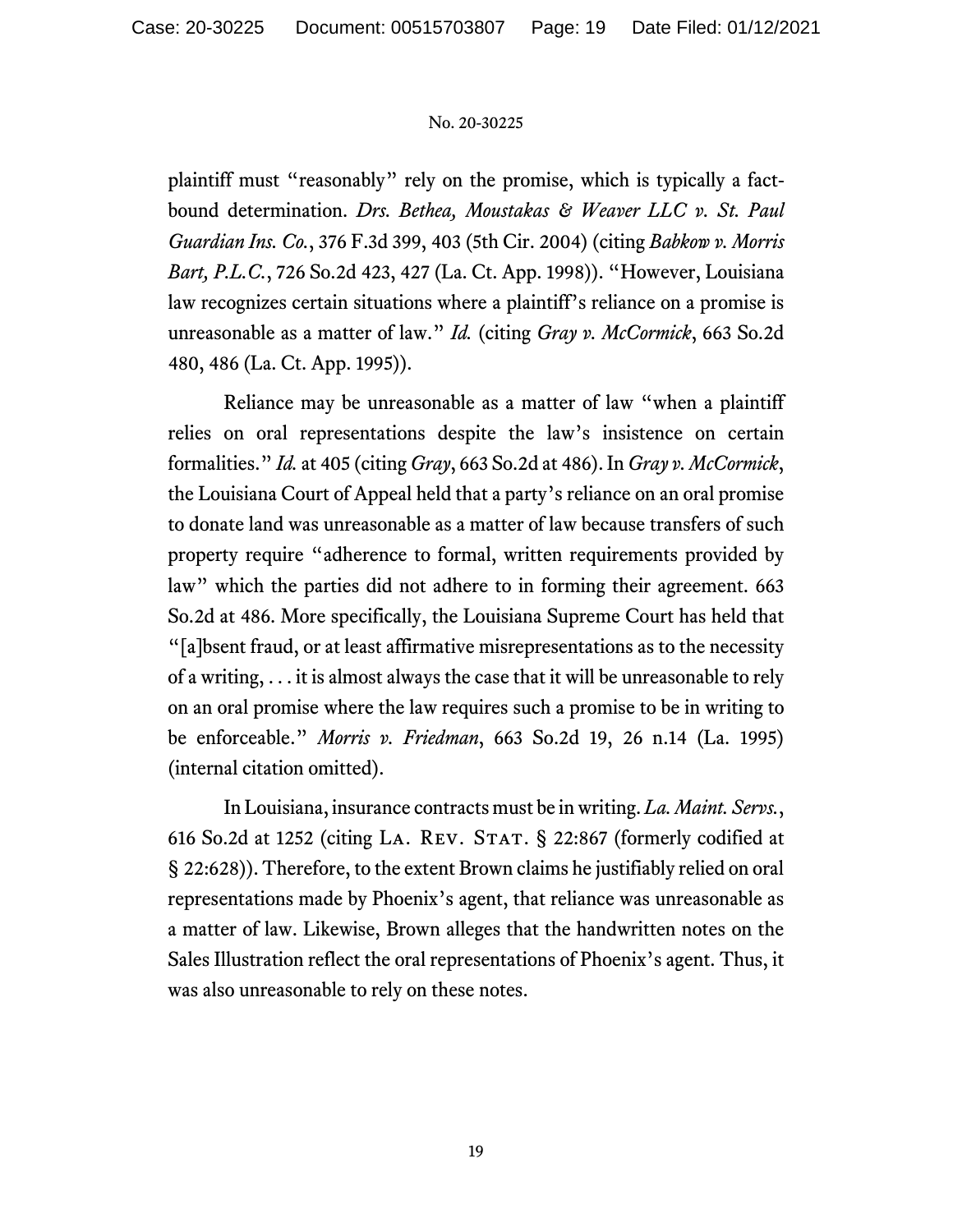As to the Sales Illustration itself (not including the handwritten notes), Brown claims that it omitted that additional premiums would deplete the investment fund to zero. But the Sales Illustration made no such omission or misrepresentation. On the contrary, the Sales Illustration explicitly stated that the investment fund would have a balance of zero in year 19 of the Policy if it earned only the guaranteed interest rate of 4.5%.

So too with the annual reports, which contain month-to-month detail. The notices show that Brown made steady \$100 monthly premium payments. But they also show the cost of insurance was increasing as Brown aged and that the investment funds were being used to cover the difference between his \$100 monthly contributions and the rising cost of insurance. They also reflect that the rate of growth of the investment fund was insufficient to keep up with the growing cost of insurance, so long as Brown continued to make only \$100 monthly payments. Therefore, the annual reports do not contain a misrepresentation.

Brown's allegations with respect to the "monthly premium notices"—copies of which are not attached to the Second Amended Complaint or Phoenix's motion—are the same as his allegations involving the annual reports. He alleges the notices only reported his \$100 monthly premium payments and did not disclose that "additional premiums were or would be charged in amounts to deplete the investment funds to zero." As with the annual reports, Brown has not explained how the monthly notices made a misrepresentation insofar as they accurately represented that Brown made monthly premium payments of \$100. And if, unlike the annual reports, the monthly notices did not include detail about the rising costs of insurance or draws on the investment fund, Brown has not explained how that omission could induce his justifiable and detrimental reliance—especially in light of the fact that Phoenix *did* provide this allegedly absent detail in the annual reports. *Cf. Bethea*, 376 F.3d at 405 (explaining that reliance is unreasonable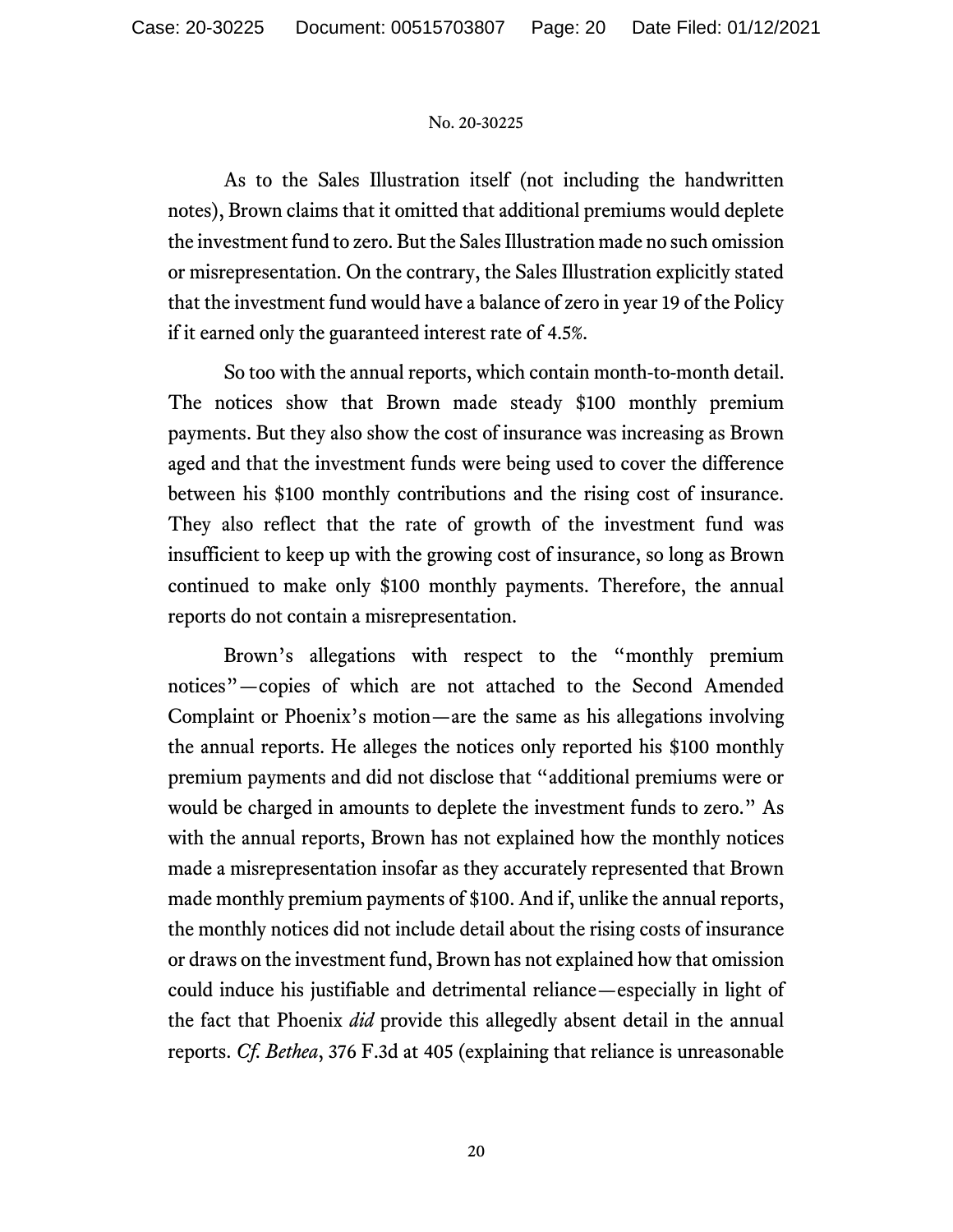as a matter of law "when a plaintiff relies on a representation that is clearly not intended to bind the defendant or induce the plaintiff into reliance" (citing *Miller v. Loyola Univ. of New Orleans*, 829 So.2d 1057, 1062 (La. Ct. App. 2002))). The same is true with respect to the Lost Policy Certificate. *See id.*

Finally, failure to deliver the Policy is not a misrepresentation in and of itself. Nor is Phoenix's alleged general failure to disclose that additional premiums may be necessary.

The district court's dismissal of Count Seven is AFFIRMED.

# **H. Count Eight**

In Count Eight, Brown seeks specific performance of the Policy and alleges the specific enforceable terms of the contract. As described above, these allegations track Brown's first theory of liability that the original written terms of the Policy guaranteed, among other things, that the Policy would be maintained so long as Brown made \$1,200 in annual premium payments.

Count Eight therefore rises and falls with Count One, where Brown alleges breach of these terms. *See Dore Energy Corp. v. Prospective Inv. & Trading Co.*, 570 F.3d 219, 230 (5th Cir. 2009) ("Under Louisiana law, 'specific performance is the preferred remedy for breach of contract.'" (quoting *J. Weingarten, Inc. v. Northgate Mall, Inc.*, 404 So.2d 896, 897 (La. 1981))).

We therefore REVERSE the district court's dismissal of Count Eight.

# **I. Count Nine**

In Count Nine, Browns seeks, in the alternative, a declaration that the Policy is an "absolute nullity" under Louisiana Civil Code Article 2030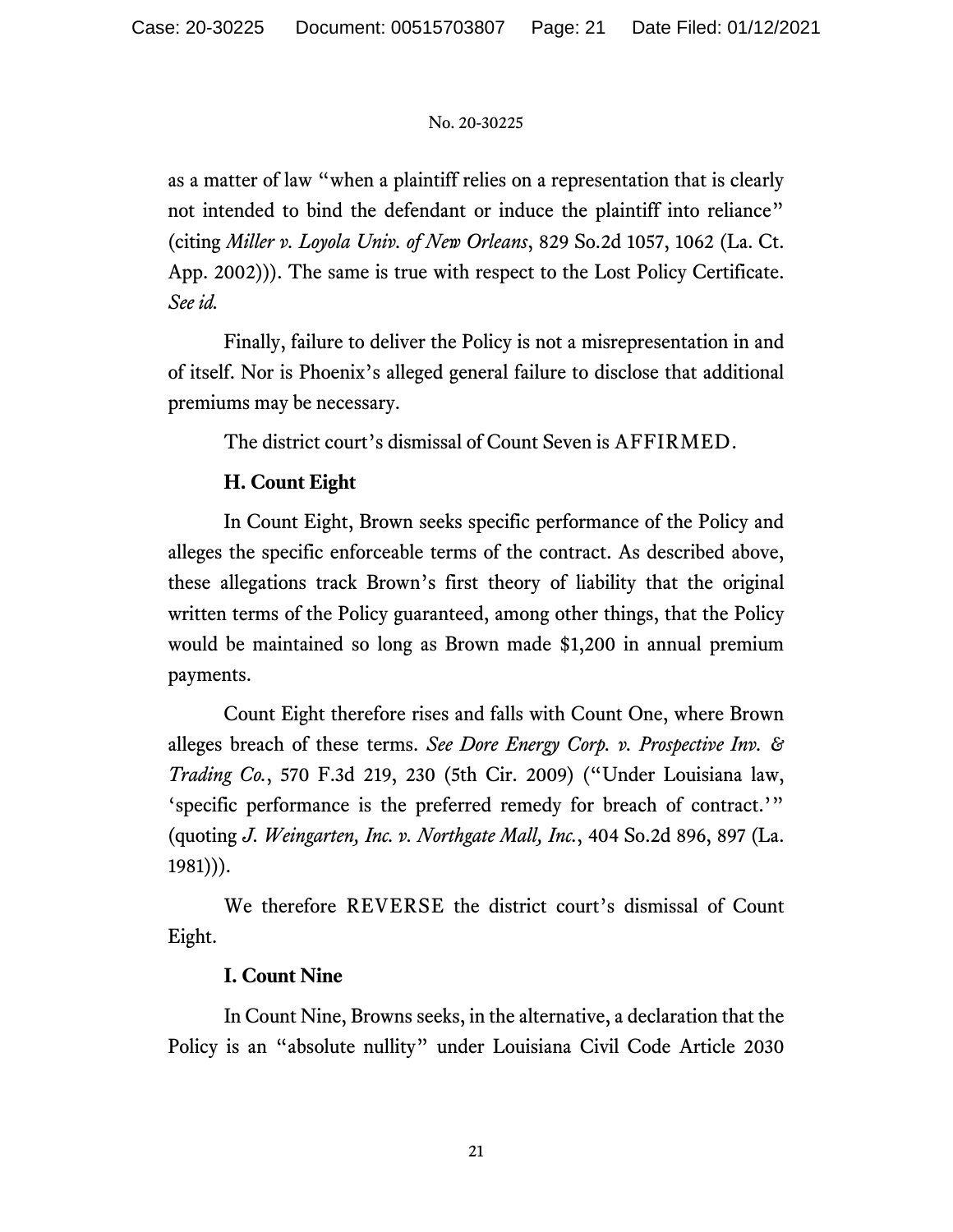because Phoenix failed to deliver the Policy in violation of Louisiana Revised Statute § 22:873(A). He requests restitution in the form of all premiums paid.

Brown asserted a virtually identical claim for relief in his First Amended Complaint, which was dismissed by the district court. And, as the magistrate judge noted below, Brown made no specific argument with respect to Count Nine in his opposition to Phoenix's motion to dismiss.

Regardless, the district court below did not err in dismissing Count Nine. Article 2030 states that "[a] contract is absolutely null when it violates a rule of public order, as when the object of a contract is illicit or immoral." LA. CIV. CODE art. 2030. Brown cites no authority holding that § 22:873(A) is a rule of public order such that its violation renders a contract null. And as discussed above with respect to Count Three, while courts have declined to enforce insurance policy exclusions when an insurer fails to deliver a policy in violation of  $\S$  22:873(A), those same courts have not declared the relevant contracts null; rather, they enforced other provisions of the contract. *See, e.g.*, *Settoon*, 720 F.3d at 280-82.

The district court's dismissal of Count Nine is AFFIRMED.

# **J. Count Ten**

In Count Ten, Brown alternatively seeks rescission of the contract for error or fraud, alleging that Phoenix fraudulently represented (and/or Brown erroneously believed) that the Policy would provide coverage for his entire life and could be sustained with \$1,200 annual premiums.

"Consent to a contract may be vitiated by error, fraud, or duress." *Osborne v. McKenzie*, 962 So.2d 501, 503 (La. Ct. App. 2007) (citing La. CIV. CODE. art. 1948). When that occurs, rescission of the contract is a potential remedy. *Id.* However, the action for rescission or annulment must be brought within five years of discovering the alleged error or fraud. *Id.*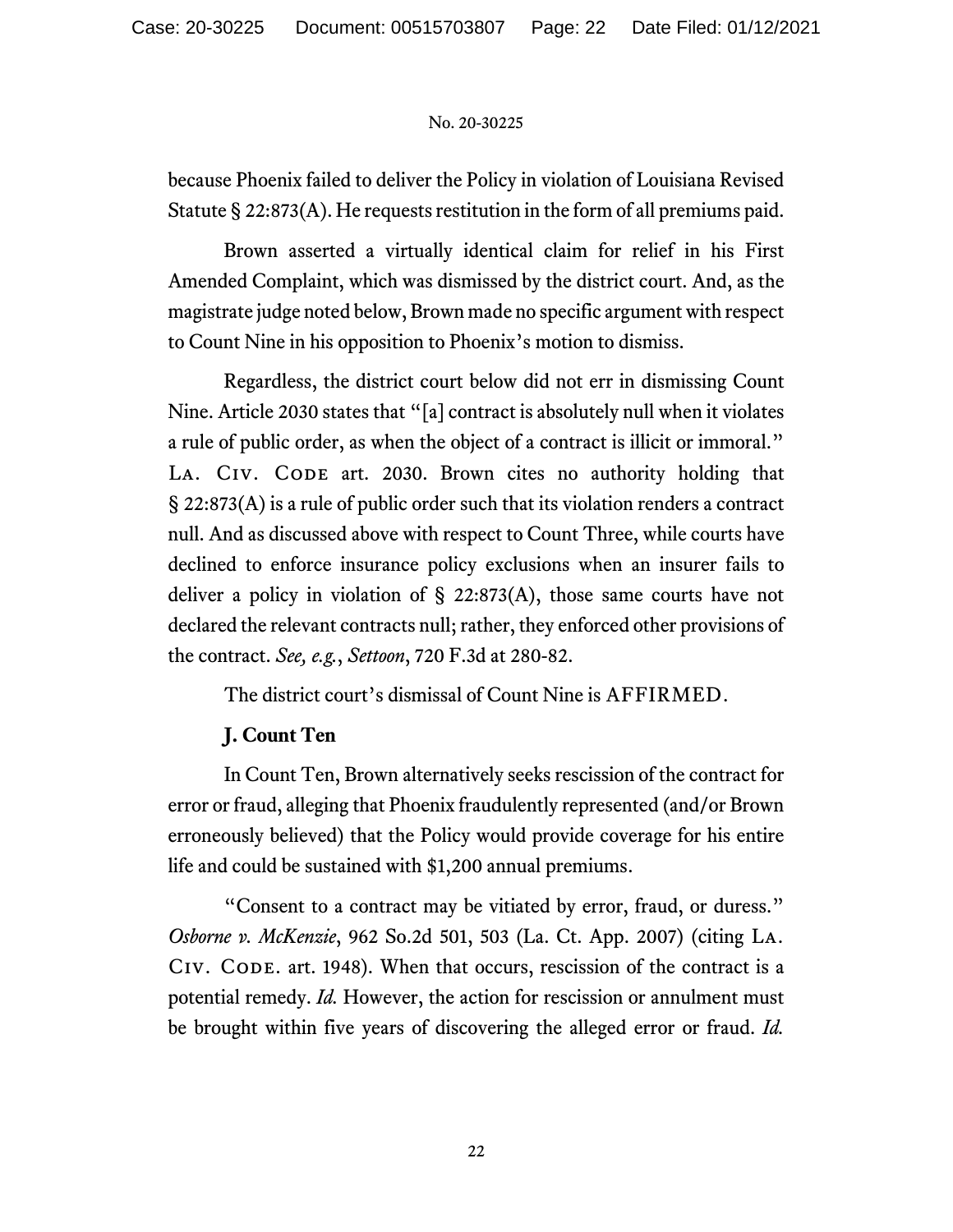(citing LA. CIV. CODE. art 2032); *see also Clark v. Constellation Brands*, *Inc.*, 348 F. App'x 19, 21 (5th Cir. 2009) (per curiam) (unpublished opinion).

Here, we agree with the district court that Brown's action for rescission fails. Assuming *arguendo*that Brown has alleged fraud or error that could give rise to the remedy of rescission, he has not sought this remedy within the applicable five-year window. That the Policy might require additional premiums to be paid in order to sustain the Policy was apparent from at least the time Brown received the February 6, 2009 letter from Phoenix.

In that letter, Phoenix described that the value of the investment fund "is determined by the accumulated premiums and interest earned, less the cost of insurance (at the insured's attained age), and administrative costs." After describing that the investment fund was currently earning an interest rate of only 4.5%, the letter starkly stated: "It is important for you to remember that your policy is a premium paying contract and has reached a point where it required more than \$100.00 monthly to support the death benefit. UL polices are flexible premium policies . . . and depend on prevailing interest rates to keep the accumulation account large enough to support the death benefit."

In short, the 2009 letter alerted Brown to the alleged error or fraud by directly stating that the Policy would require additional premiums in order to be sustained. Because Brown did not bring this action until nine years later, his claim for rescission is too late.

The district court's dismissal of Count Ten is AFFIRMED.

### **K. Brown's Motion to Supplement**

Brown also appeals the magistrate judge's decision denying his motion to supplement the Second Amended Complaint. Brown filed his motion in response to the magistrate judge's Report and Recommendation, before it